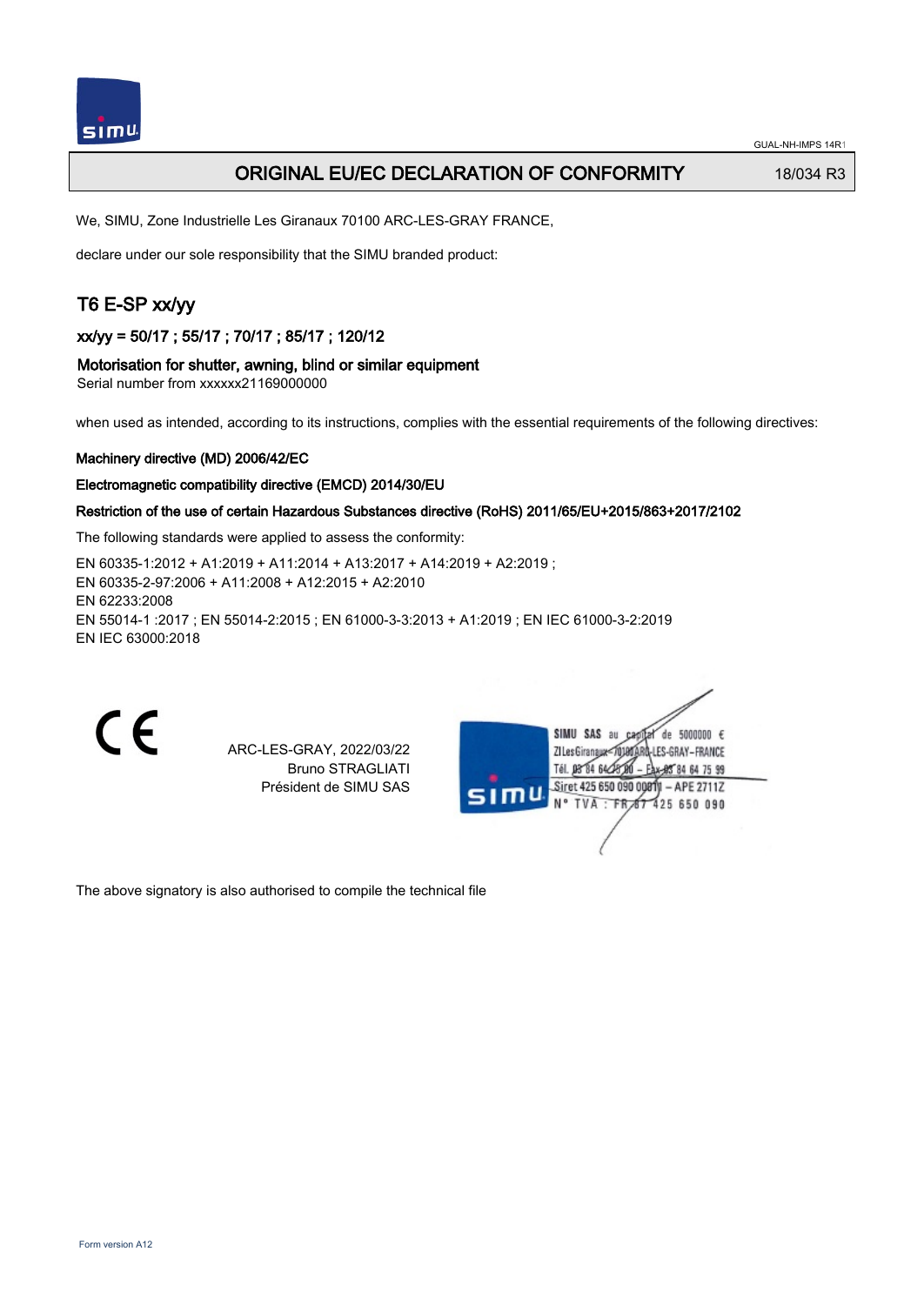



## ORIGINAL EU/EC DECLARATION OF CONFORMITY DECLARATION EU/CE DE CONFORMITE ORIGINALE

18/034 R3

We, SIMU, Zone Industrielle Les Giranaux 70100 ARC-LES-GRAY FRANCE, Nous,

declare under our sole responsibility that the SIMU branded product: declarons sous notre seule responsabilité que le produit de marque SIMU

# T6 E-SP xx/yy

## xx/yy = 50/17 ; 55/17 ; 70/17 ; 85/17 ; 120/12

#### Motorisation for shutter, awning, blind or similar equipment

Motorisation de volet, store, rideau ou équipement similaire

Serial number from xxxxxx21169000000 Numéro de série à partir de

when used as intended, according to its instructions, complies with the essential requirements of the following directives: utilisé, selon l'usage prévu, comme décrit dans son manuel d'utilisation, est conforme aux exigences essentielles des directives suivantes

#### Machinery directive (MD) 2006/42/EC

Directive Machine 2006/42/EC

#### Electromagnetic compatibility directive (EMCD) 2014/30/EU

Directive compatibilité électromagnétique 2014/30/EU

#### Restriction of the use of certain Hazardous Substances directive (RoHS) 2011/65/EU+2015/863+2017/2102

Directive RoHS 2011/65/EU+2015/863+2017/2102

The following standards were applied to assess the conformity: Les normes de référence suivantes ont été appliquées pour évaluer la conformité

EN 60335‑1:2012 + A1:2019 + A11:2014 + A13:2017 + A14:2019 + A2:2019 ; EN 60335‑2‑97:2006 + A11:2008 + A12:2015 + A2:2010 EN 62233:2008 EN 55014‑1 :2017 ; EN 55014‑2:2015 ; EN 61000‑3‑3:2013 + A1:2019 ; EN IEC 61000‑3‑2:2019 EN IEC 63000:2018

C E

ARC-LES-GRAY, 2022/03/22 Bruno STRAGLIATI Président de SIMU SAS



The above signatory is also authorised to compile the technical file

La personne signataire ci-dessus est aussi celle autorisée à constituer le dossier technique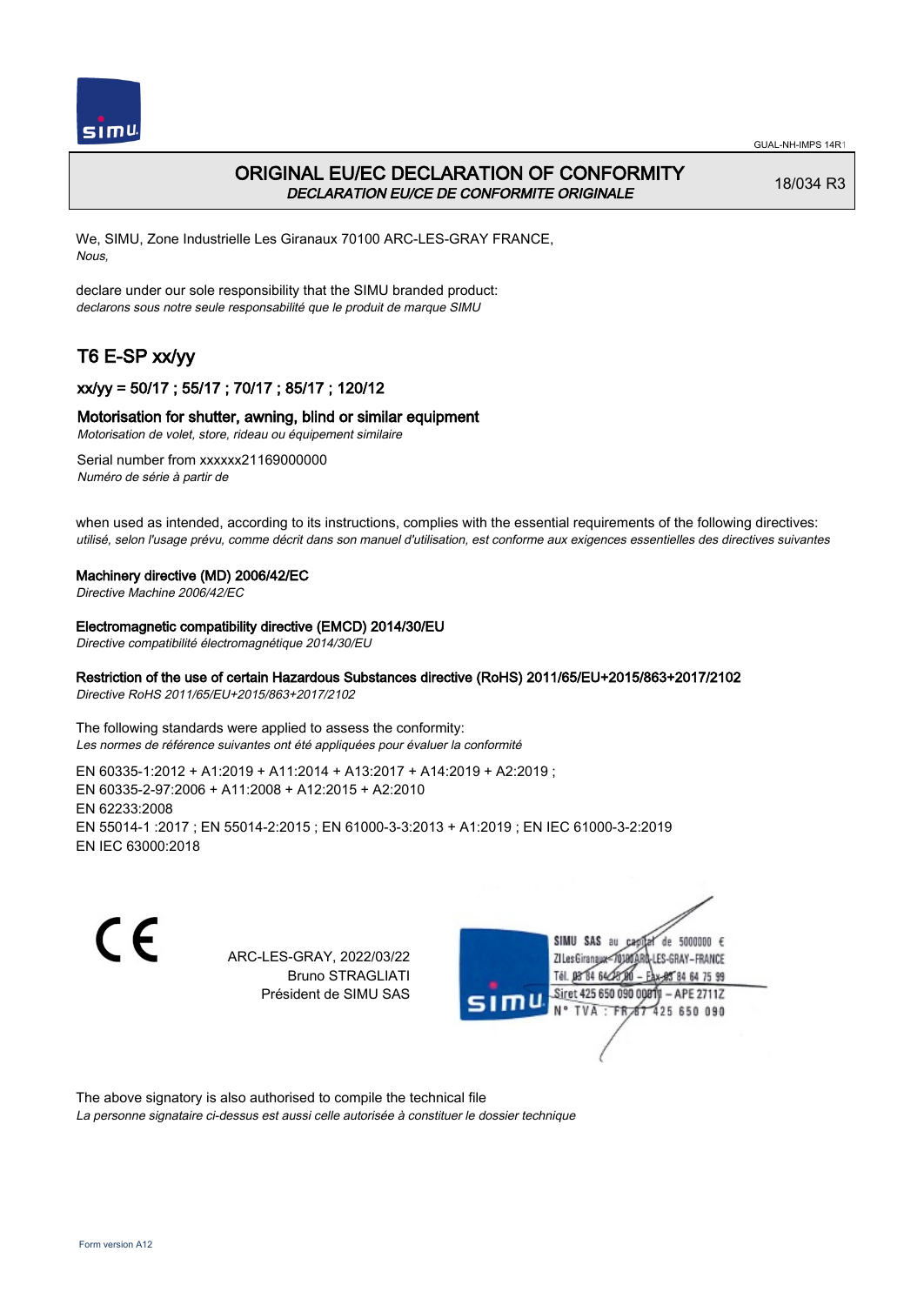

## ORIGINAL EU/EC DECLARATION OF CONFORMITY ORIGINAL EU/EG-KONFORMITÄTSERKLÄRUNG

18/034 R3

We, SIMU, Zone Industrielle Les Giranaux 70100 ARC-LES-GRAY FRANCE, Wir,

declare under our sole responsibility that the SIMU branded product: erklären unter unserer alleinigen Verantwortung, dass das mit der Marke SIMU versehene Produkt

# T6 E-SP xx/yy

## xx/yy = 50/17 ; 55/17 ; 70/17 ; 85/17 ; 120/12

#### Motorisation for shutter, awning, blind or similar equipment

Motorisierung für Abschlüsse or ähnliche Ausrüstung

Serial number from xxxxxx21169000000 Seriennummer ab

when used as intended, according to its instructions, complies with the essential requirements of the following directives: den einschlägigen Bestimmungen der folgenden Richtlinien entspricht, wenn es nach den Anweisungen des Herstellers bestimmungsgemäß verwendet wird

#### Machinery directive (MD) 2006/42/EC

Maschinenrichtlinie 2006/42/EC

#### Electromagnetic compatibility directive (EMCD) 2014/30/EU

Richtlinie über die elektromagnetische Verträglichkeit 2014/30/EU

#### Restriction of the use of certain Hazardous Substances directive (RoHS) 2011/65/EU+2015/863+2017/2102

RoHS-Richtlinie 2011/65/EU+2015/863+2017/2102

The following standards were applied to assess the conformity: Die Konformität wird durch die Einhaltung folgender Normen nachgewiesen

EN 60335‑1:2012 + A1:2019 + A11:2014 + A13:2017 + A14:2019 + A2:2019 ; EN 60335‑2‑97:2006 + A11:2008 + A12:2015 + A2:2010 EN 62233:2008 EN 55014‑1 :2017 ; EN 55014‑2:2015 ; EN 61000‑3‑3:2013 + A1:2019 ; EN IEC 61000‑3‑2:2019 EN IEC 63000:2018

CE

ARC-LES-GRAY, 2022/03/22 Bruno STRAGLIATI Président de SIMU SAS



The above signatory is also authorised to compile the technical file

Die oben genannte Person ist auch bevollmächtigt, die relevanten technischen Unterlagen zusammenzustellen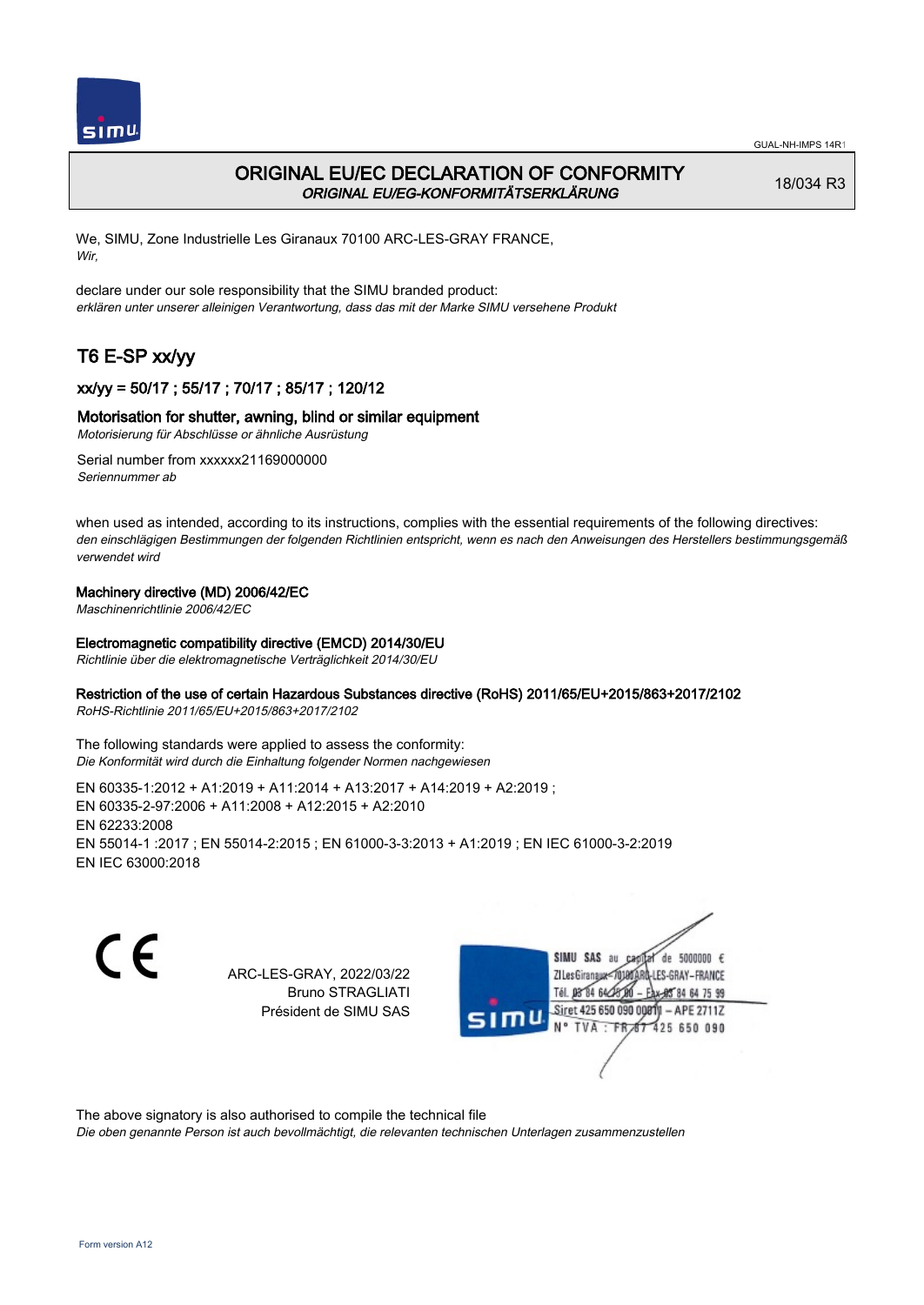



## ORIGINAL EU/EC DECLARATION OF CONFORMITY DECLARACIÓN UE/CE DE CONFORMIDAD ORIGINAL

18/034 R3

We, SIMU, Zone Industrielle Les Giranaux 70100 ARC-LES-GRAY FRANCE, Nosotros,

declare under our sole responsibility that the SIMU branded product: declaramos bajo nuestra única responsabilidad, que los productos de la marca SIMU

# T6 E-SP xx/yy

## xx/yy = 50/17 ; 55/17 ; 70/17 ; 85/17 ; 120/12

#### Motorisation for shutter, awning, blind or similar equipment

Motorización de persiana, toldo, cortina o equipos similares

Serial number from xxxxxx21169000000 número de serie a partir de

when used as intended, according to its instructions, complies with the essential requirements of the following directives: cuando se utilizan según el uso previsto, de conformidad con sus instrucciones, cumplen con los requisitos esenciales de las siguientes directivas

#### Machinery directive (MD) 2006/42/EC

Directiva "Máquinas" 2006/42/EC

#### Electromagnetic compatibility directive (EMCD) 2014/30/EU

Directiva compatibilidad electromagnética 2014/30/EU

#### Restriction of the use of certain Hazardous Substances directive (RoHS) 2011/65/EU+2015/863+2017/2102

Directiva RoHS 2011/65/EU+2015/863+2017/2102

The following standards were applied to assess the conformity: Las siguientes normas de referencia han sido aplicadas para evaluar la conformidad

EN 60335‑1:2012 + A1:2019 + A11:2014 + A13:2017 + A14:2019 + A2:2019 ; EN 60335‑2‑97:2006 + A11:2008 + A12:2015 + A2:2010 EN 62233:2008 EN 55014‑1 :2017 ; EN 55014‑2:2015 ; EN 61000‑3‑3:2013 + A1:2019 ; EN IEC 61000‑3‑2:2019 EN IEC 63000:2018

CE

ARC-LES-GRAY, 2022/03/22 Bruno STRAGLIATI Président de SIMU SAS



The above signatory is also authorised to compile the technical file

el firmante, anteriormente mencionado tambien esta facultado para elaborar el expediente tecnico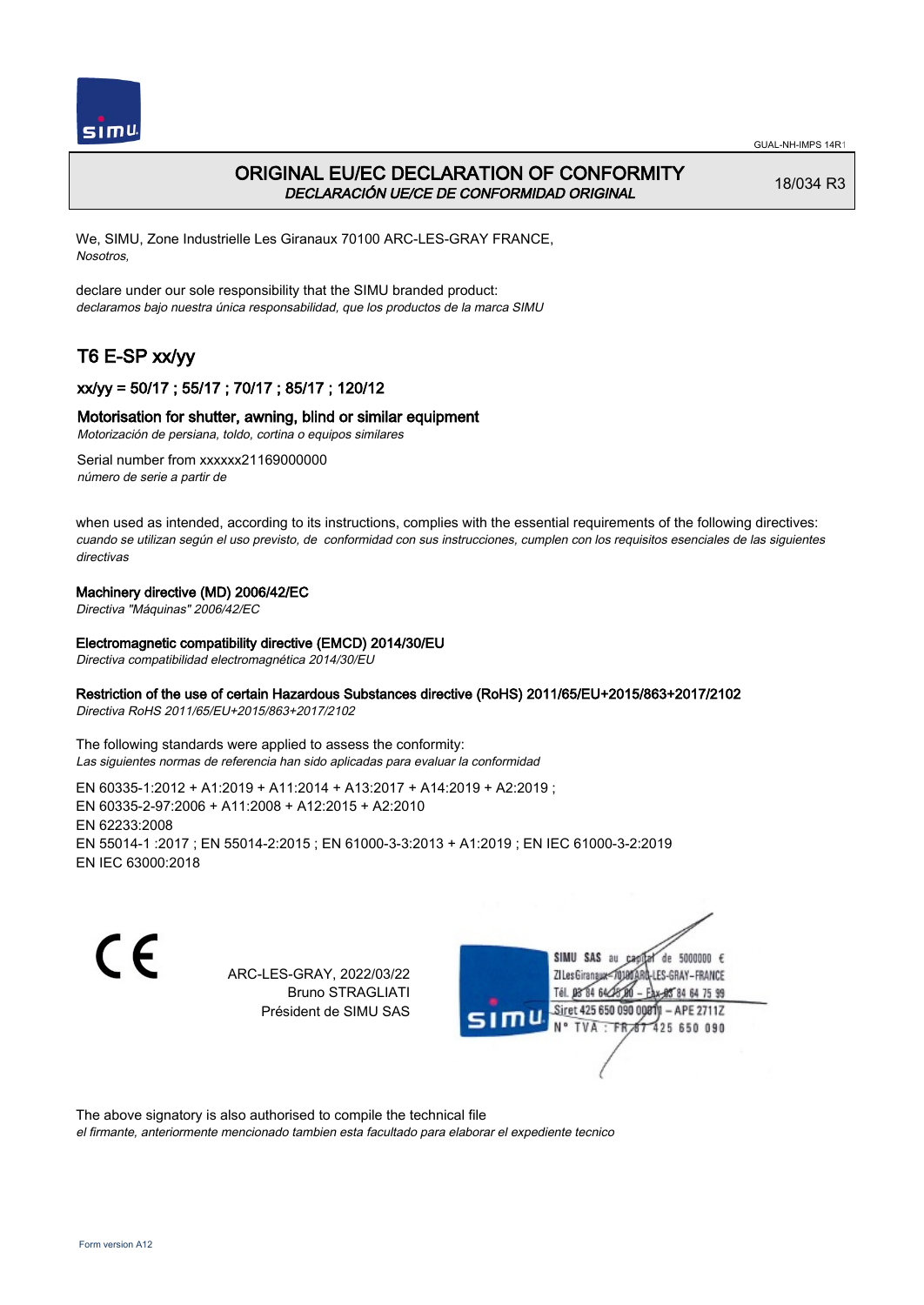

## ORIGINAL EU/EC DECLARATION OF CONFORMITY DICHIARAZIONE DI CONFORMITÀ UE/CE ORIGINALE

18/034 R3

We, SIMU, Zone Industrielle Les Giranaux 70100 ARC-LES-GRAY FRANCE, Noi,

declare under our sole responsibility that the SIMU branded product: dichiariamo sotto la nostra esclusiva responsabilità che l'appareccho di marca SIMU

# T6 E-SP xx/yy

## xx/yy = 50/17 ; 55/17 ; 70/17 ; 85/17 ; 120/12

#### Motorisation for shutter, awning, blind or similar equipment

Motorizzazione di tapparella, persiana, tenda o apparecchiatura similare

Serial number from xxxxxx21169000000 Numero di serie a partire da

when used as intended, according to its instructions, complies with the essential requirements of the following directives: se utilizzato secondo l'uso previsto, come descritto nel suo manuale d'istruzioni, è conforme ai requisiti essenziali delle seguenti Direttive

#### Machinery directive (MD) 2006/42/EC

Direttiva Macchine 2006/42/EC

#### Electromagnetic compatibility directive (EMCD) 2014/30/EU

Direttiva compatibilità elettromagnetica 2014/30/EU

## Restriction of the use of certain Hazardous Substances directive (RoHS) 2011/65/EU+2015/863+2017/2102

Direttiva RoHS 2011/65/EU+2015/863+2017/2102

The following standards were applied to assess the conformity: I seguenti standard di riferimento sono stati applicati per ottenere la conformità

EN 60335‑1:2012 + A1:2019 + A11:2014 + A13:2017 + A14:2019 + A2:2019 ; EN 60335‑2‑97:2006 + A11:2008 + A12:2015 + A2:2010 EN 62233:2008 EN 55014‑1 :2017 ; EN 55014‑2:2015 ; EN 61000‑3‑3:2013 + A1:2019 ; EN IEC 61000‑3‑2:2019 EN IEC 63000:2018

C E

ARC-LES-GRAY, 2022/03/22 Bruno STRAGLIATI Président de SIMU SAS



The above signatory is also authorised to compile the technical file Il firmatario è inoltre autorizzato a costituire il fascicolo tecnico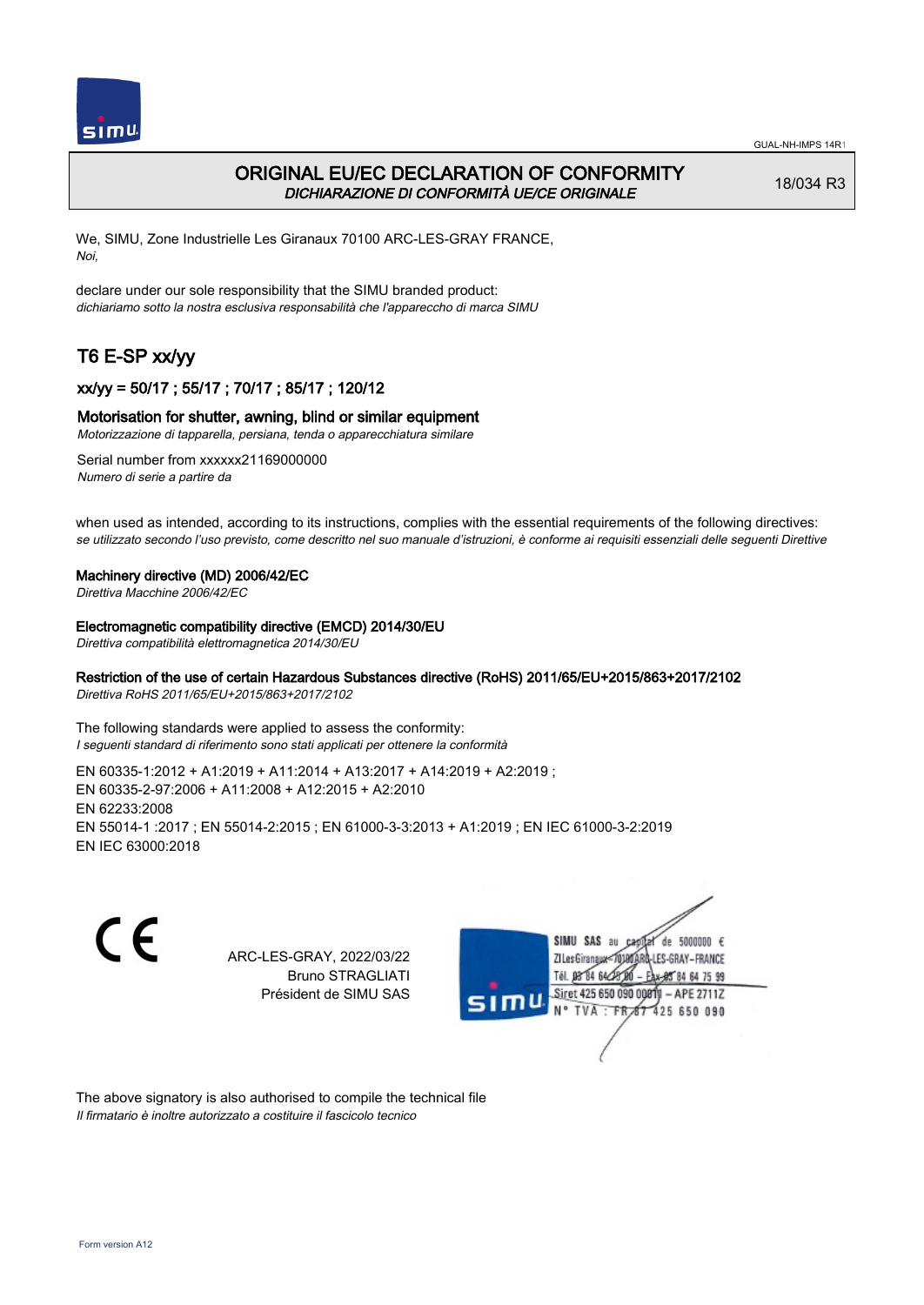



## ORIGINAL EU/EC DECLARATION OF CONFORMITY ОРИГИНАЛНА EU/EC ДЕКЛАРАЦИЯ ЗА СЪОТВЕТСТВИЕ

18/034 R3

We, SIMU, Zone Industrielle Les Giranaux 70100 ARC-LES-GRAY FRANCE, Ние,

declare under our sole responsibility that the SIMU branded product: декларираме на своя лична отговорност, че продукт с търговска марка SIMU

# T6 E-SP xx/yy

## xx/yy = 50/17 ; 55/17 ; 70/17 ; 85/17 ; 120/12

#### Motorisation for shutter, awning, blind or similar equipment

Моторизация за ролетни щори, сенници или други подобни засенчващи изделия

Serial number from xxxxxx21169000000 сериен номер от

when used as intended, according to its instructions, complies with the essential requirements of the following directives: когато се използва съобразно предназначението си и в съответствие с инструкциите е в съответствие с основните изисквания на следните директиви

#### Machinery directive (MD) 2006/42/EC

Машинна директива 2006/42/EC

#### Electromagnetic compatibility directive (EMCD) 2014/30/EU

Директива за електромагнитна съвместимост 2014/30/EU

#### Restriction of the use of certain Hazardous Substances directive (RoHS) 2011/65/EU+2015/863+2017/2102

RoHS Директива относно ограничението на употребата на определени опасни вещества в електрическото и електронното оборудване 2011/65/EU+2015/863+2017/2102

The following standards were applied to assess the conformity: Следните референтни стандарти са приложени за оценяване на съответствието

EN 60335‑1:2012 + A1:2019 + A11:2014 + A13:2017 + A14:2019 + A2:2019 ; EN 60335‑2‑97:2006 + A11:2008 + A12:2015 + A2:2010 EN 62233:2008 EN 55014‑1 :2017 ; EN 55014‑2:2015 ; EN 61000‑3‑3:2013 + A1:2019 ; EN IEC 61000‑3‑2:2019 EN IEC 63000:2018

C E

ARC-LES-GRAY, 2022/03/22 Bruno STRAGLIATI Président de SIMU SAS

SIMU SAS au  $cardiz$  de 5000000  $\epsilon$ LES-GRAY-FRANCE ZI Les Giranaux</DJ80AF Tél. 08 84 64 28 584 64 75 99 Siret 425 650 090 008TV  $-$  APE 2711Z N° TVA : FRAT 425 650 090

The above signatory is also authorised to compile the technical file Гоеподписващия също е упълномощен да съставя техническо досие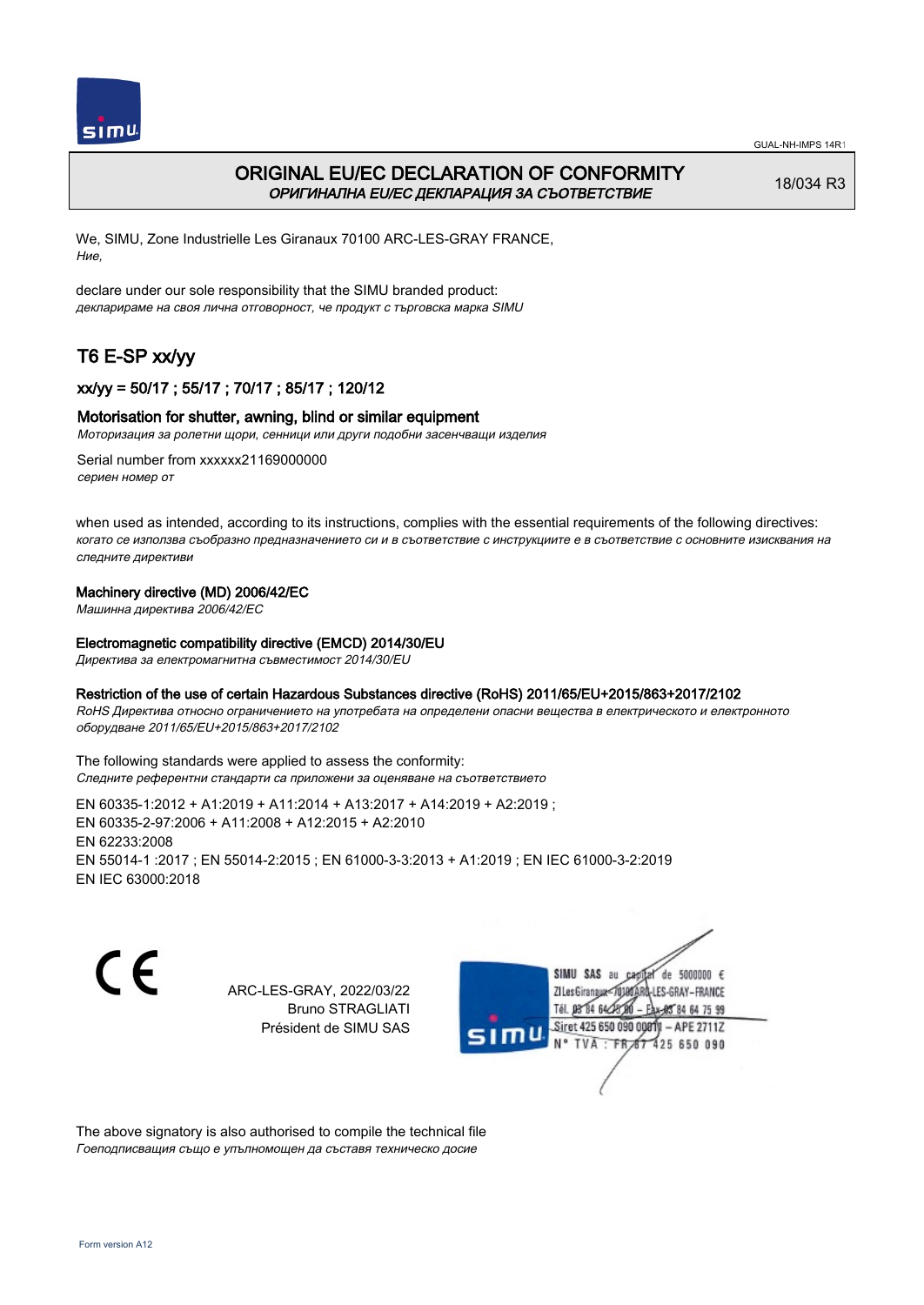

## ORIGINAL EU/EC DECLARATION OF CONFORMITY ORIGINÁLNÍ EU/ES PROHLÁŠENÍ O SHODĚ

18/034 R3

We, SIMU, Zone Industrielle Les Giranaux 70100 ARC-LES-GRAY FRANCE, My,

declare under our sole responsibility that the SIMU branded product: prohlašujeme na svou výlučnou odpovědnost, že výrobek značky SIMU

# T6 E-SP xx/yy

## xx/yy = 50/17 ; 55/17 ; 70/17 ; 85/17 ; 120/12

#### Motorisation for shutter, awning, blind or similar equipment

Pohon pro rolety, markýzy, clony nebo podobná zařízení

Serial number from xxxxxx21169000000 Sériové číslo od

when used as intended, according to its instructions, complies with the essential requirements of the following directives: pokud je používán v souladu s účelem použití a s návodem, splňuje základní požadavky těchto směrnic

#### Machinery directive (MD) 2006/42/EC

Směrnice o strojních zařízeních 2006/42/EC

#### Electromagnetic compatibility directive (EMCD) 2014/30/EU

Směrnice o elektromagnetické kompatibilitě 2014/30/EU

#### Restriction of the use of certain Hazardous Substances directive (RoHS) 2011/65/EU+2015/863+2017/2102

Směrnice o omezení používání některých nebezpečných látek v elektrických a elektronických zařízeních 2011/65/EU+2015/863+2017/2102

The following standards were applied to assess the conformity: Pro posouzení shody byly použity následující normy

EN 60335‑1:2012 + A1:2019 + A11:2014 + A13:2017 + A14:2019 + A2:2019 ; EN 60335‑2‑97:2006 + A11:2008 + A12:2015 + A2:2010 EN 62233:2008 EN 55014‑1 :2017 ; EN 55014‑2:2015 ; EN 61000‑3‑3:2013 + A1:2019 ; EN IEC 61000‑3‑2:2019 EN IEC 63000:2018

C E

ARC-LES-GRAY, 2022/03/22 Bruno STRAGLIATI Président de SIMU SAS



The above signatory is also authorised to compile the technical file Výše uvedená osoba je také osoba pověřená sestavením technické dokumentace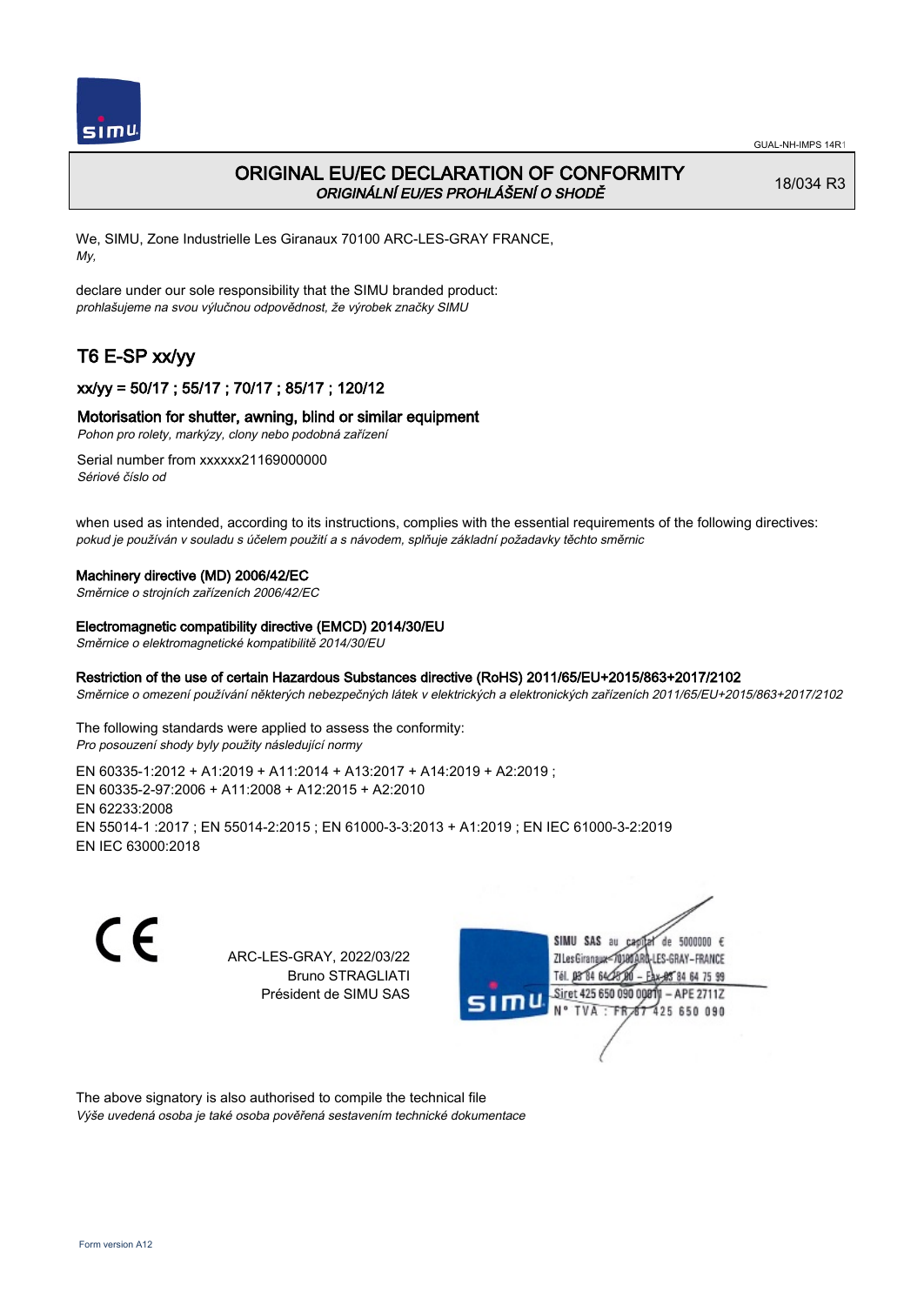



## ORIGINAL EU/EC DECLARATION OF CONFORMITY ORIGINAL EU/EF-OVERENSSTEMMELSESERKLÆRING

18/034 R3

We, SIMU, Zone Industrielle Les Giranaux 70100 ARC-LES-GRAY FRANCE, Vi,

declare under our sole responsibility that the SIMU branded product: erklærer som eneansvarlige, at SIMU mærkede produkter

# T6 E-SP xx/yy

## xx/yy = 50/17 ; 55/17 ; 70/17 ; 85/17 ; 120/12

#### Motorisation for shutter, awning, blind or similar equipment

Motorisering af gitre, markiser, persienner eller lign. udstyr

Serial number from xxxxxx21169000000 serienummer fra

when used as intended, according to its instructions, complies with the essential requirements of the following directives: når det anvendes efter hensigten, efter dennes instrukser, overholder kravene i følgende direktiver

#### Machinery directive (MD) 2006/42/EC

Maskindirektivet 2006/42/EC

#### Electromagnetic compatibility directive (EMCD) 2014/30/EU

Elektromagnetisk kompatibilitet direktiv 2014/30/EU

#### Restriction of the use of certain Hazardous Substances directive (RoHS) 2011/65/EU+2015/863+2017/2102

RoHS direktiv 2011/65/EU+2015/863+2017/2102

The following standards were applied to assess the conformity: Referencestandarderne der følger blev anvendt til at vurdere overholdelsen

EN 60335‑1:2012 + A1:2019 + A11:2014 + A13:2017 + A14:2019 + A2:2019 ; EN 60335‑2‑97:2006 + A11:2008 + A12:2015 + A2:2010 EN 62233:2008 EN 55014‑1 :2017 ; EN 55014‑2:2015 ; EN 61000‑3‑3:2013 + A1:2019 ; EN IEC 61000‑3‑2:2019 EN IEC 63000:2018

C E

ARC-LES-GRAY, 2022/03/22 Bruno STRAGLIATI Président de SIMU SAS



The above signatory is also authorised to compile the technical file Personen nævnt ovenfor er også godkendt til at udarbejde det tekniske dossier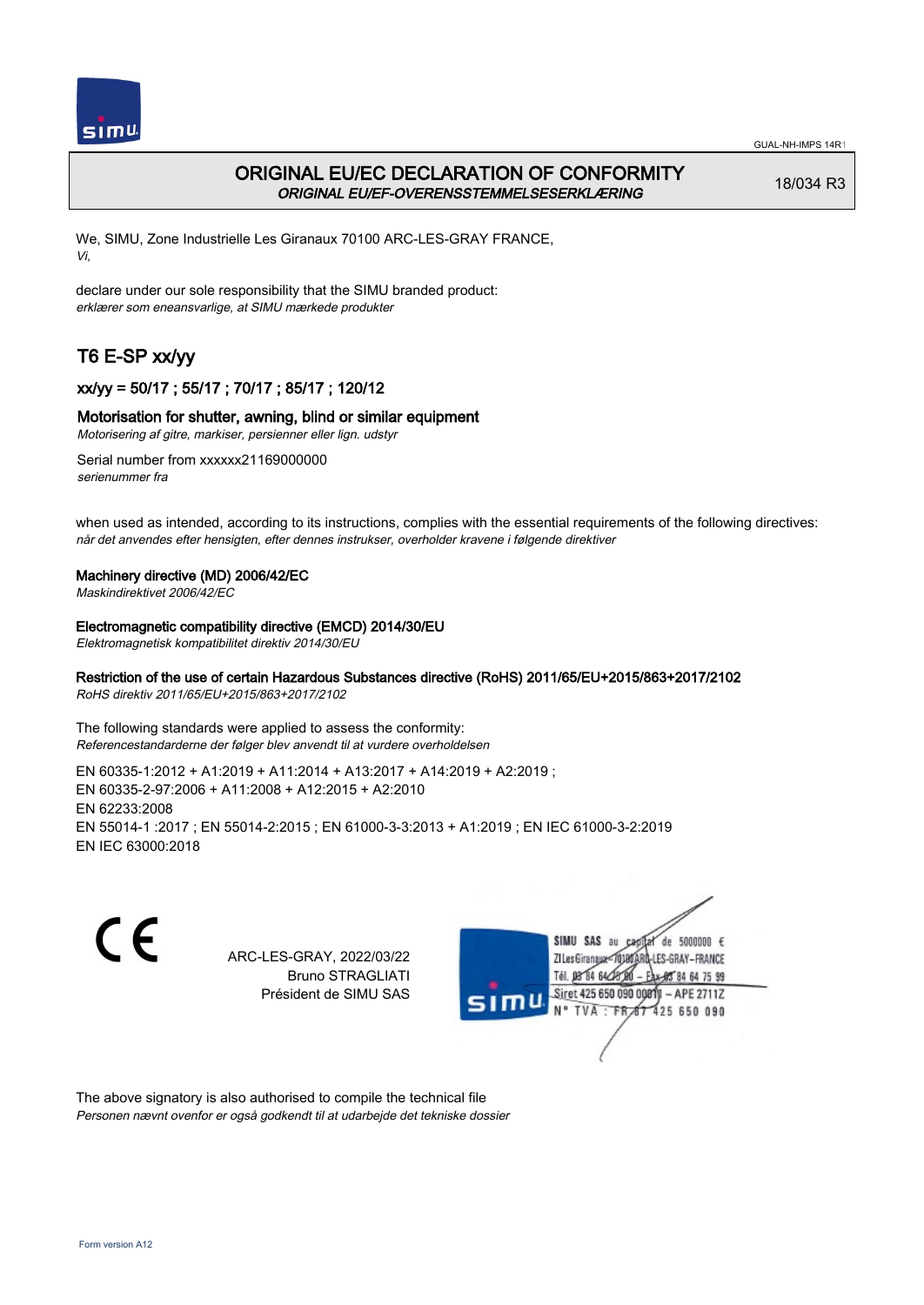

## ORIGINAL EU/EC DECLARATION OF CONFORMITY EL/EK VASTAVUSDEKLARATSIOON

18/034 R3

We, SIMU, Zone Industrielle Les Giranaux 70100 ARC-LES-GRAY FRANCE, Meie,

declare under our sole responsibility that the SIMU branded product: kinnitame kogu vastutusega, et SIMU kaubamärgiga tooted

# T6 E-SP xx/yy

## xx/yy = 50/17 ; 55/17 ; 70/17 ; 85/17 ; 120/12

#### Motorisation for shutter, awning, blind or similar equipment

Aknaluukide, varikatuste, aknakardinate või sarnaste seadmete motoriseerimine

Serial number from xxxxxx21169000000 Seerianumber alates

when used as intended, according to its instructions, complies with the essential requirements of the following directives: kui kasutatakse eesmärgipäraselt ja juhiste kohaselt, vastavad käesoleva direktiivi põhinõuetele

#### Machinery directive (MD) 2006/42/EC

Masinate direktiiv 2006/42/EC

#### Electromagnetic compatibility directive (EMCD) 2014/30/EU

Elektromagnetilise ühilduvuse direktiiv 2014/30/EU

#### Restriction of the use of certain Hazardous Substances directive (RoHS) 2011/65/EU+2015/863+2017/2102

RoHs direktiiv ohtlike ainete kasutamise piirangute kohta elektri- ja elektroonikaseadmetes 2011/65/EU+2015/863+2017/2102

The following standards were applied to assess the conformity: Vastavusdeklaratsiooni hindamiseks kasutatakse järgmisi standardeid

EN 60335‑1:2012 + A1:2019 + A11:2014 + A13:2017 + A14:2019 + A2:2019 ; EN 60335‑2‑97:2006 + A11:2008 + A12:2015 + A2:2010 EN 62233:2008 EN 55014‑1 :2017 ; EN 55014‑2:2015 ; EN 61000‑3‑3:2013 + A1:2019 ; EN IEC 61000‑3‑2:2019 EN IEC 63000:2018

C E

ARC-LES-GRAY, 2022/03/22 Bruno STRAGLIATI Président de SIMU SAS



The above signatory is also authorised to compile the technical file Eelpool nimetatud isik on volitatud koostama tehnilist dokumentatsiooni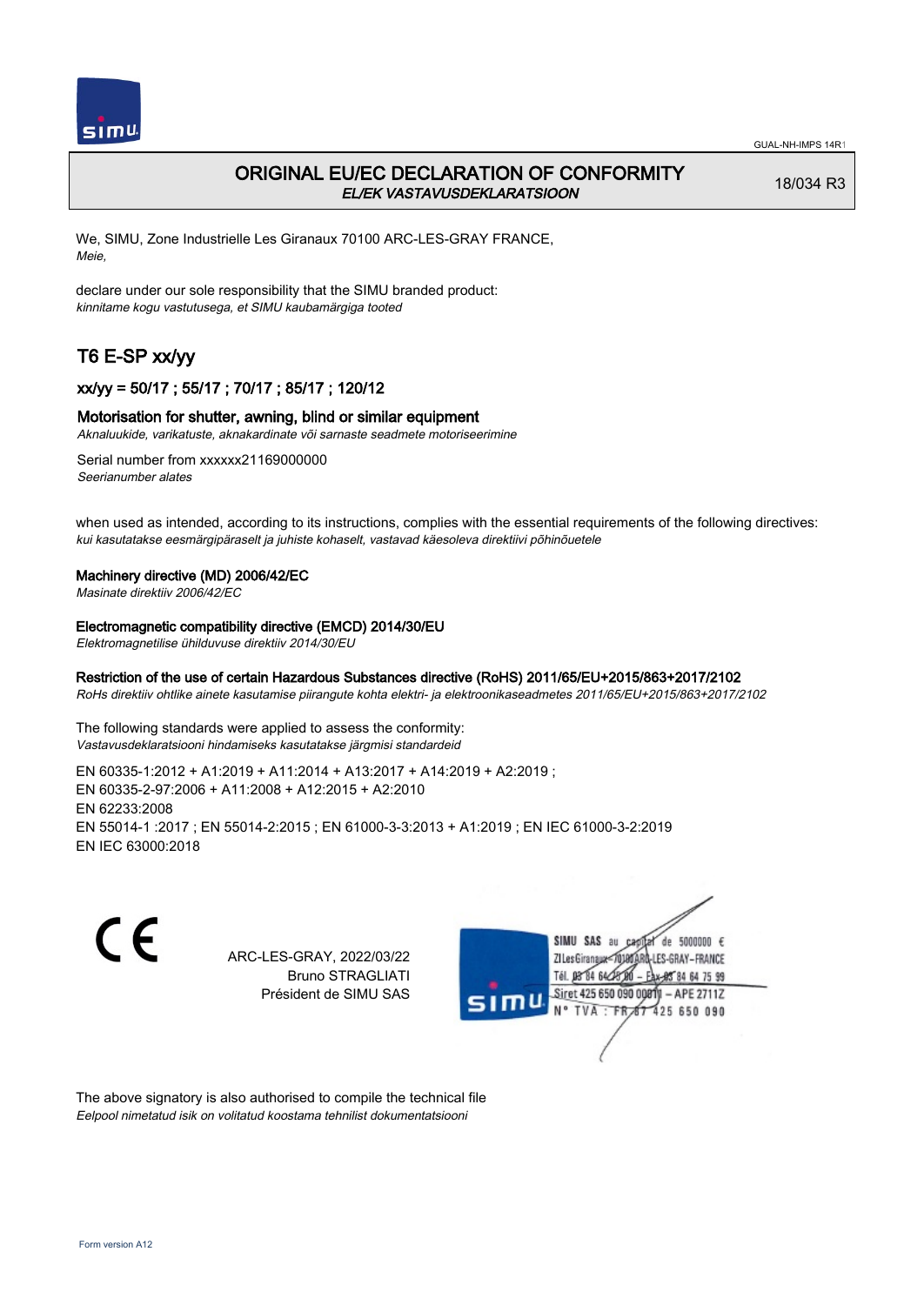

## ORIGINAL EU/EC DECLARATION OF CONFORMITY ALKUPERÄISET EU/EY-VAATIMUSTENMUKAISUUSVAKUUTUS

18/034 R3

We, SIMU, Zone Industrielle Les Giranaux 70100 ARC-LES-GRAY FRANCE, Me,

declare under our sole responsibility that the SIMU branded product: vakuutamme omalla vastuullamme, että SIMU merkkituote

# T6 E-SP xx/yy

## xx/yy = 50/17 ; 55/17 ; 70/17 ; 85/17 ; 120/12

#### Motorisation for shutter, awning, blind or similar equipment

Sälerullainten, markiisien, kaihtimien tai vastaavien motorisointi

Serial number from xxxxxx21169000000 sarianumerot

when used as intended, according to its instructions, complies with the essential requirements of the following directives: kun käytettynä oikein ja sen ohjeiden mukaan, noudattaa seuraavien direktiivien olennaisia vaatimuksia

#### Machinery directive (MD) 2006/42/EC

Konedirektiivin 2006/42/EC

#### Electromagnetic compatibility directive (EMCD) 2014/30/EU

Sähkömagneettinen yhteensopivuus direktiivin 2014/30/EU

## Restriction of the use of certain Hazardous Substances directive (RoHS) 2011/65/EU+2015/863+2017/2102

RoHS direktiivin 2011/65/EU+2015/863+2017/2102

The following standards were applied to assess the conformity: Seuraavia viitestandardeja sovellettiin vaatimustenmukaisuusvakuutusta arvioitaessa

EN 60335‑1:2012 + A1:2019 + A11:2014 + A13:2017 + A14:2019 + A2:2019 ; EN 60335‑2‑97:2006 + A11:2008 + A12:2015 + A2:2010 EN 62233:2008 EN 55014‑1 :2017 ; EN 55014‑2:2015 ; EN 61000‑3‑3:2013 + A1:2019 ; EN IEC 61000‑3‑2:2019 EN IEC 63000:2018

C E

ARC-LES-GRAY, 2022/03/22 Bruno STRAGLIATI Président de SIMU SAS



The above signatory is also authorised to compile the technical file Yllä allekirjoittaja on myös valtuutettu kokoamaan teknisten tiedostojen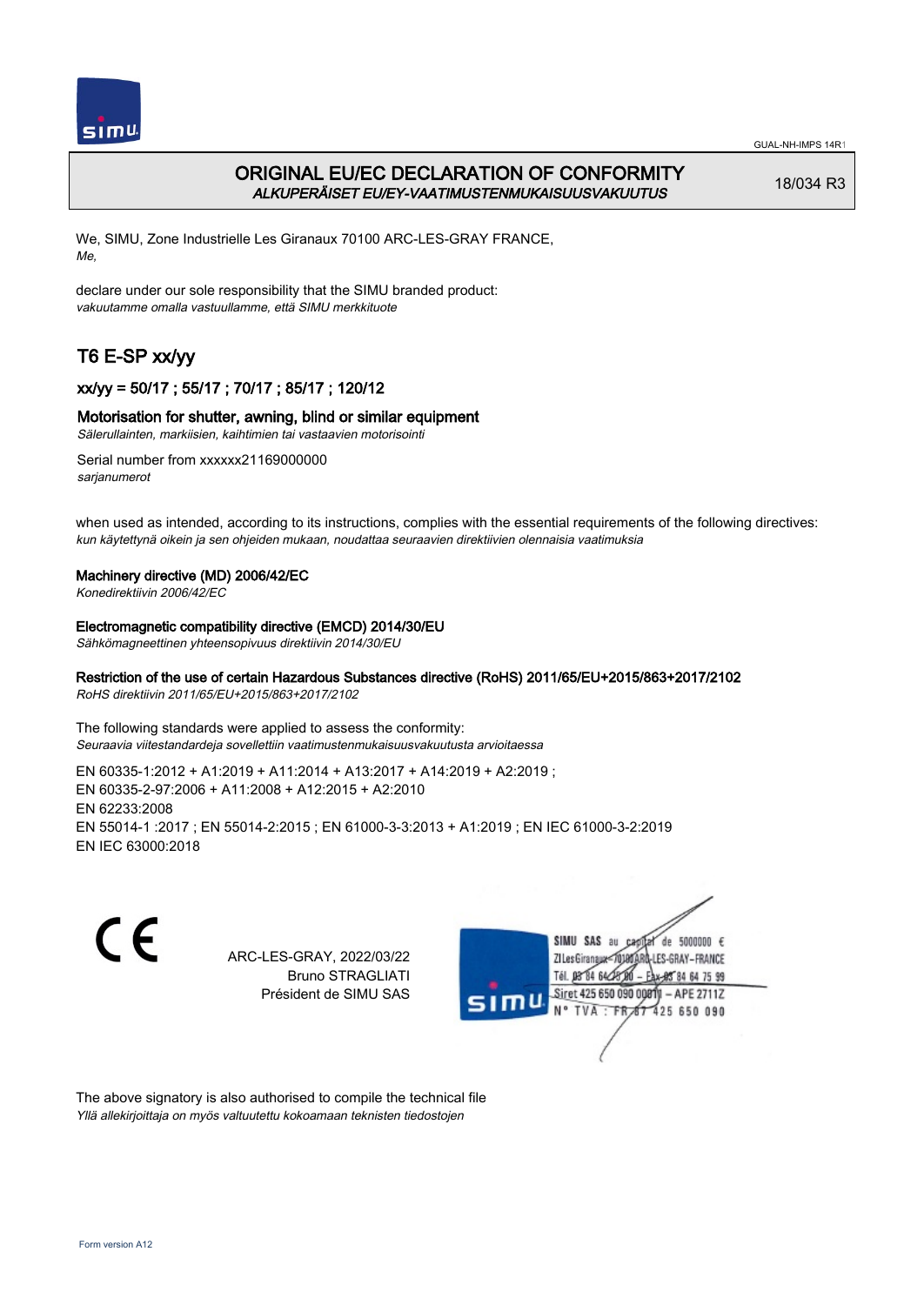

## ORIGINAL EU/EC DECLARATION OF CONFORMITY ΠΡΩΤΟΤΥΠΟ ΔΗΛΩΣΗ ΣΥΜΜΟΡΦΩΣΗΣ ΕΕ/EK

18/034 R3

We, SIMU, Zone Industrielle Les Giranaux 70100 ARC-LES-GRAY FRANCE, εμείς,

declare under our sole responsibility that the SIMU branded product: Δηλώνουμε αναλαμβάνοντας την αποκλειστική ευθύνη ότι το επώνυμο προϊόν SIMU

# T6 E-SP xx/yy

## xx/yy = 50/17 ; 55/17 ; 70/17 ; 85/17 ; 120/12

### Motorisation for shutter, awning, blind or similar equipment

Μηχανοκίνηση για ρολα,τέντες,στόρια ή παρόμοιο εξοπλισμό

Serial number from xxxxxx21169000000 σειριακό αριθμό από

when used as intended, according to its instructions, complies with the essential requirements of the following directives: όταν χρησιμοποιείται όπως έχει προβλεφθεί, σύμφωνα με τις οδηγίες του, συμφωνεί με τις βασικές απαιτήσεις των ακόλουθων οδηγιών

#### Machinery directive (MD) 2006/42/EC

Οδηγία περι μηχανικού εξοπλισμού 2006/42/EC

#### Electromagnetic compatibility directive (EMCD) 2014/30/EU

Οδηγία ηλεκτρομαγνητικής συμβατότητας 2014/30/EU

#### Restriction of the use of certain Hazardous Substances directive (RoHS) 2011/65/EU+2015/863+2017/2102

Οδηγίας RoHS 2011/65/EU+2015/863+2017/2102

The following standards were applied to assess the conformity: Τα πρότυπα αναφοράς που ακολουθούν εφαρμόστηκαν με σκοπό την αξιολόγηση της συμμόρφωσης

EN 60335‑1:2012 + A1:2019 + A11:2014 + A13:2017 + A14:2019 + A2:2019 ; EN 60335‑2‑97:2006 + A11:2008 + A12:2015 + A2:2010 EN 62233:2008 EN 55014‑1 :2017 ; EN 55014‑2:2015 ; EN 61000‑3‑3:2013 + A1:2019 ; EN IEC 61000‑3‑2:2019 EN IEC 63000:2018

C E

ARC-LES-GRAY, 2022/03/22 Bruno STRAGLIATI Président de SIMU SAS



The above signatory is also authorised to compile the technical file

Το πρόσωπο που αναφέρεται παραπάνω είναι επίσης εξουσιοδοτημένο να καταρτίσει τον τεχνικό φάκελο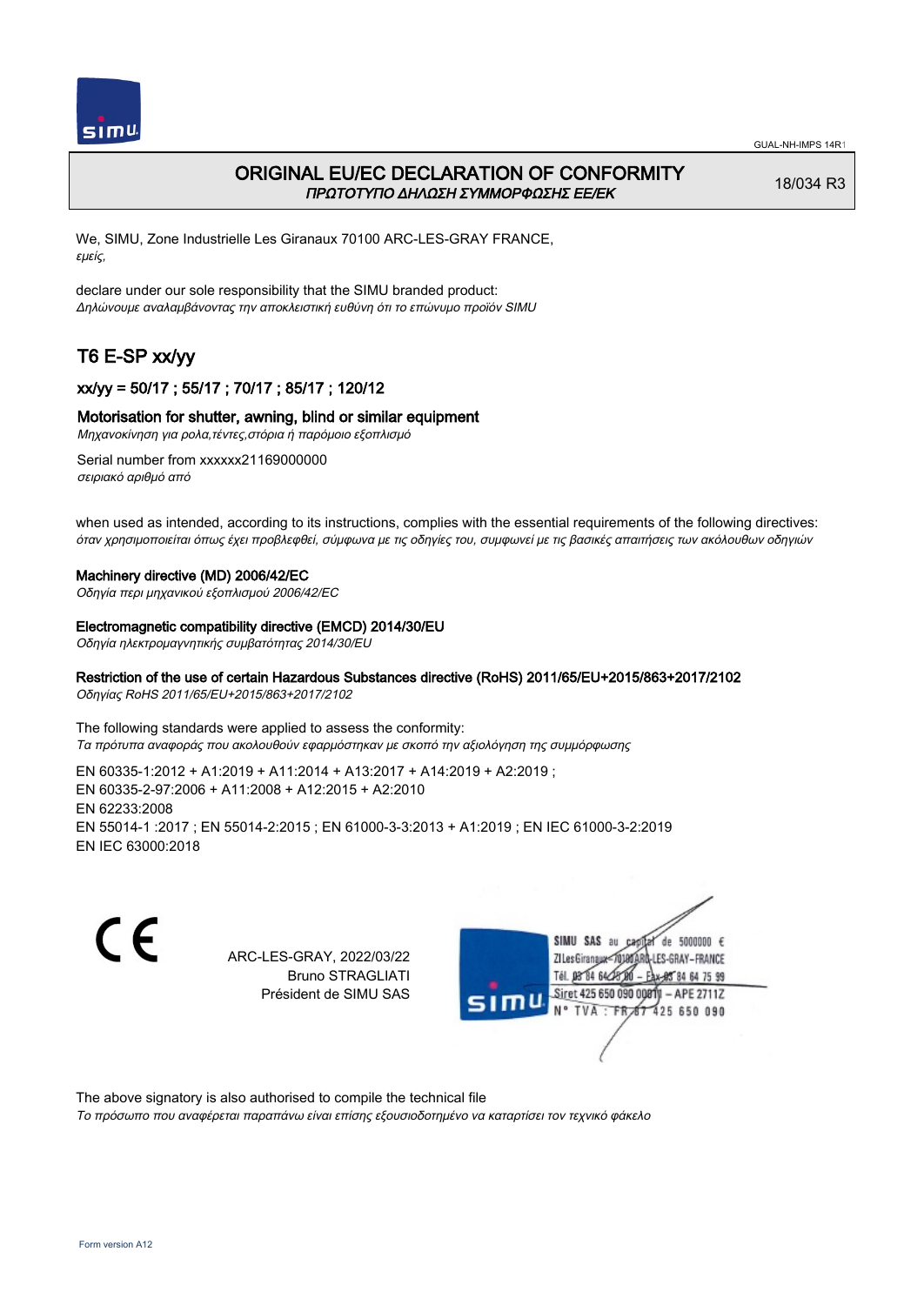

## ORIGINAL EU/EC DECLARATION OF CONFORMITY ORGINALNA EU/EC DEKLARACIJA O USKLAĐENOSTI

18/034 R3

We, SIMU, Zone Industrielle Les Giranaux 70100 ARC-LES-GRAY FRANCE, Mi,

declare under our sole responsibility that the SIMU branded product: izjavljujemo pod punom odgovornošču da je proizvod marke SIMU

# T6 E-SP xx/yy

## xx/yy = 50/17 ; 55/17 ; 70/17 ; 85/17 ; 120/12

### Motorisation for shutter, awning, blind or similar equipment

Motorizacija za rolete,tende,sjenila ili slične opreme

Serial number from xxxxxx21169000000 Serijski broj iz

when used as intended, according to its instructions, complies with the essential requirements of the following directives: ako se upotrebljava prema namjeni, prema važećim uputama, usklađen sa prijeko potrebnim zahtijevima slijedećih direktiva

#### Machinery directive (MD) 2006/42/EC

Direktiva o strojevima 2006/42/EC

#### Electromagnetic compatibility directive (EMCD) 2014/30/EU

Direktiva o elektromagnetskoj usklađenosti 2014/30/EU

## Restriction of the use of certain Hazardous Substances directive (RoHS) 2011/65/EU+2015/863+2017/2102

Direktiva RoHS 2011/65/EU+2015/863+2017/2102

The following standards were applied to assess the conformity: Slijedeće reference standarda se primjenjuju da se odredi usklađenost

EN 60335‑1:2012 + A1:2019 + A11:2014 + A13:2017 + A14:2019 + A2:2019 ; EN 60335‑2‑97:2006 + A11:2008 + A12:2015 + A2:2010 EN 62233:2008 EN 55014‑1 :2017 ; EN 55014‑2:2015 ; EN 61000‑3‑3:2013 + A1:2019 ; EN IEC 61000‑3‑2:2019 EN IEC 63000:2018

C E

ARC-LES-GRAY, 2022/03/22 Bruno STRAGLIATI Président de SIMU SAS



The above signatory is also authorised to compile the technical file Gore navedeni potpisnik također je ovlašten za sastavljanje tehničkog dokumenta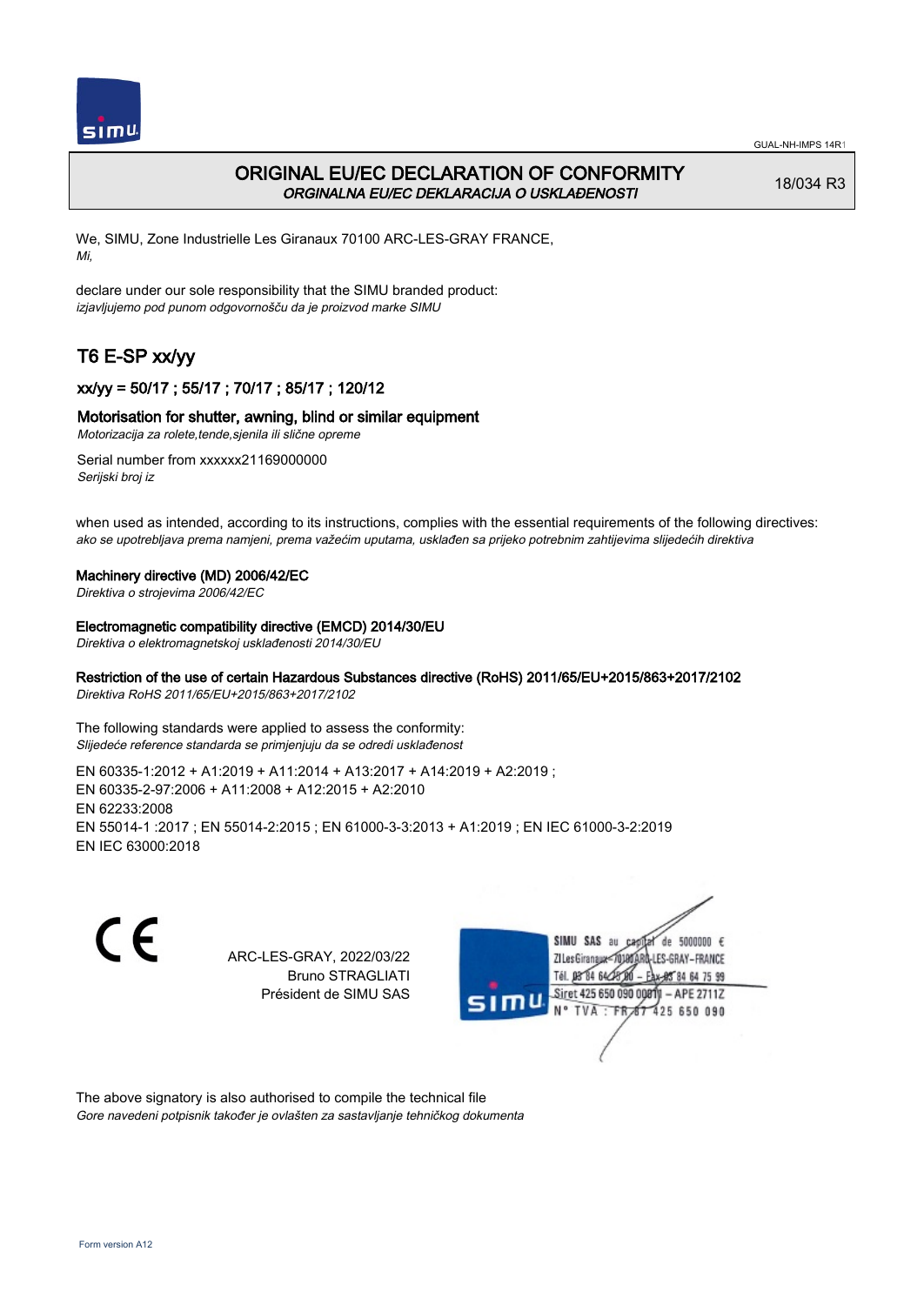

## ORIGINAL EU/EC DECLARATION OF CONFORMITY Eredeti EU/CE Megfelelőségi Nyilatkozat

18/034 R3

We, SIMU, Zone Industrielle Les Giranaux 70100 ARC-LES-GRAY FRANCE, Alulírott,

declare under our sole responsibility that the SIMU branded product: felelősségünk teljes tudatában kijelentjük, hogy a szóban forgó SIMU termék

# T6 E-SP xx/yy

### xx/yy = 50/17 ; 55/17 ; 70/17 ; 85/17 ; 120/12

#### Motorisation for shutter, awning, blind or similar equipment

Redőny, napellenző vagy hasonlószerkezetek motorizálása

Serial number from xxxxxx21169000000 Sorozatszámtól

when used as intended, according to its instructions, complies with the essential requirements of the following directives: megfelel, az alábbi irányelvekben megfogalmazott alapvető követelményeknek

#### Machinery directive (MD) 2006/42/EC

Gépekre vonatkozó irányelv 2006/42/EC

#### Electromagnetic compatibility directive (EMCD) 2014/30/EU

Elektromágneses megfelelőségi irányelv 2014/30/EU

#### Restriction of the use of certain Hazardous Substances directive (RoHS) 2011/65/EU+2015/863+2017/2102

RoHS irányelv 2011/65/EU+2015/863+2017/2102

The following standards were applied to assess the conformity: A megfelelőség biztosításának érdekében az alábbi szabványok kerültek alkalmazásra

EN 60335‑1:2012 + A1:2019 + A11:2014 + A13:2017 + A14:2019 + A2:2019 ; EN 60335‑2‑97:2006 + A11:2008 + A12:2015 + A2:2010 EN 62233:2008 EN 55014‑1 :2017 ; EN 55014‑2:2015 ; EN 61000‑3‑3:2013 + A1:2019 ; EN IEC 61000‑3‑2:2019 EN IEC 63000:2018

C E

ARC-LES-GRAY, 2022/03/22 Bruno STRAGLIATI Président de SIMU SAS



The above signatory is also authorised to compile the technical file A fent említett aláíró is jogosult a műszaki dokumentáció összeállítására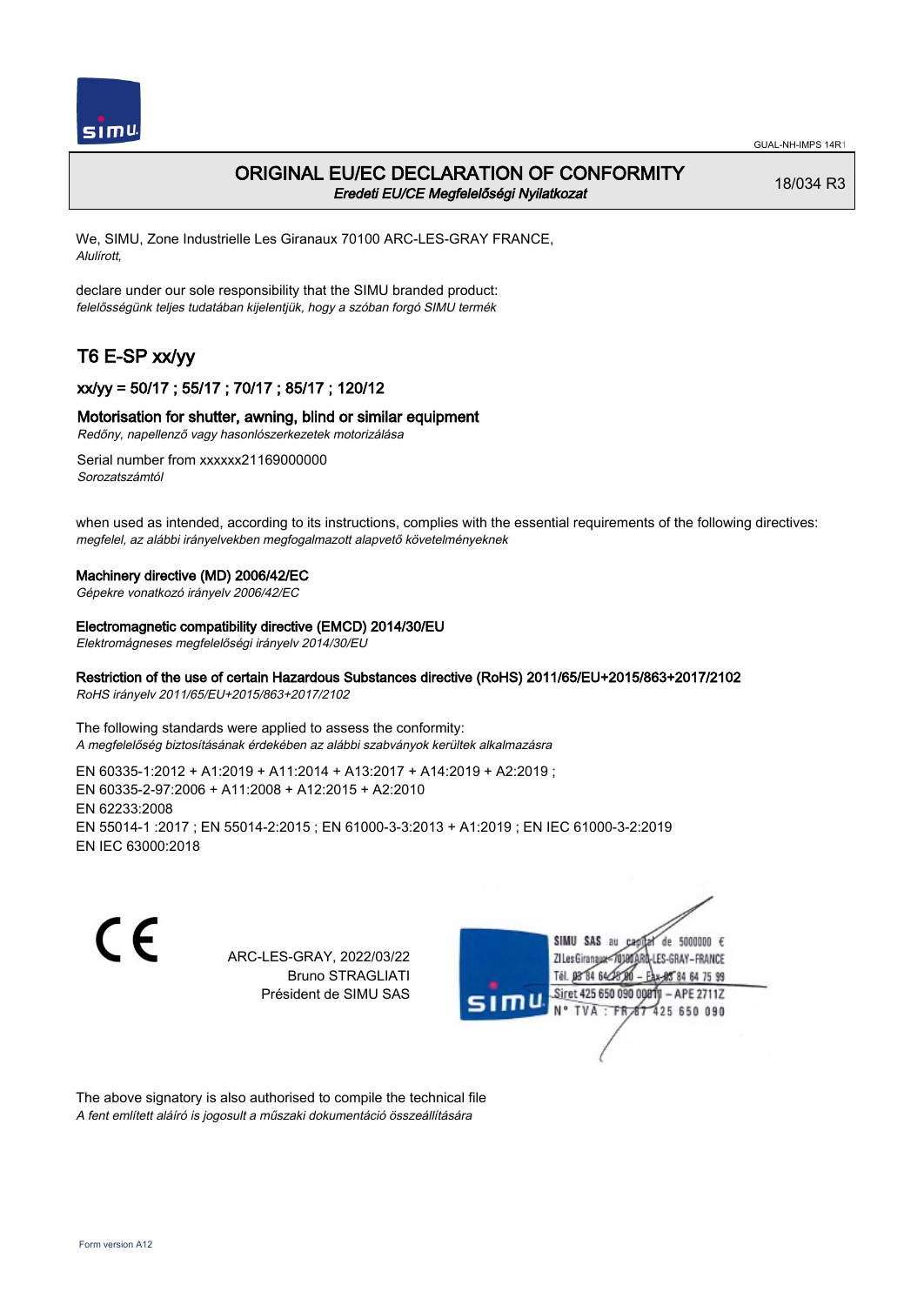

## ORIGINAL EU/EC DECLARATION OF CONFORMITY ORIGINALI ES/EB ATITIKTIES DEKLARACIJA

18/034 R3

We, SIMU, Zone Industrielle Les Giranaux 70100 ARC-LES-GRAY FRANCE, Mes,

declare under our sole responsibility that the SIMU branded product: atsakingai deklaruojame, kad SIMU kompanijos produktas

# T6 E-SP xx/yy

## xx/yy = 50/17 ; 55/17 ; 70/17 ; 85/17 ; 120/12

#### Motorisation for shutter, awning, blind or similar equipment

Apsauginių žaliuzių, markizių, ritininių užuolaidų ir panašių gaminių automatizavimas

Serial number from xxxxxx21169000000 Serijos numeris nuo

when used as intended, according to its instructions, complies with the essential requirements of the following directives: naudojamas pagal paskirtį, pagal gamintojo instrukcijas, atitinka esminius šių Direktyvų reikalavimus

#### Machinery directive (MD) 2006/42/EC

Mašinų direktyva 2006/42/EC

Electromagnetic compatibility directive (EMCD) 2014/30/EU

Elektromagnetinio suderinamumo direktyva 2014/30/EU

### Restriction of the use of certain Hazardous Substances directive (RoHS) 2011/65/EU+2015/863+2017/2102

PMNA (RoHS) direktyva 2011/65/EU+2015/863+2017/2102

The following standards were applied to assess the conformity: Įverinti deklaruojamą atitiktį buvo taikomi toliau nurodyti standartai

EN 60335‑1:2012 + A1:2019 + A11:2014 + A13:2017 + A14:2019 + A2:2019 ; EN 60335‑2‑97:2006 + A11:2008 + A12:2015 + A2:2010 EN 62233:2008 EN 55014‑1 :2017 ; EN 55014‑2:2015 ; EN 61000‑3‑3:2013 + A1:2019 ; EN IEC 61000‑3‑2:2019 EN IEC 63000:2018

C E

ARC-LES-GRAY, 2022/03/22 Bruno STRAGLIATI Président de SIMU SAS



The above signatory is also authorised to compile the technical file Asmuo, pasirašęs šią deklaraciją, taip pat turi įgaliojimą sudaryti techninę bylą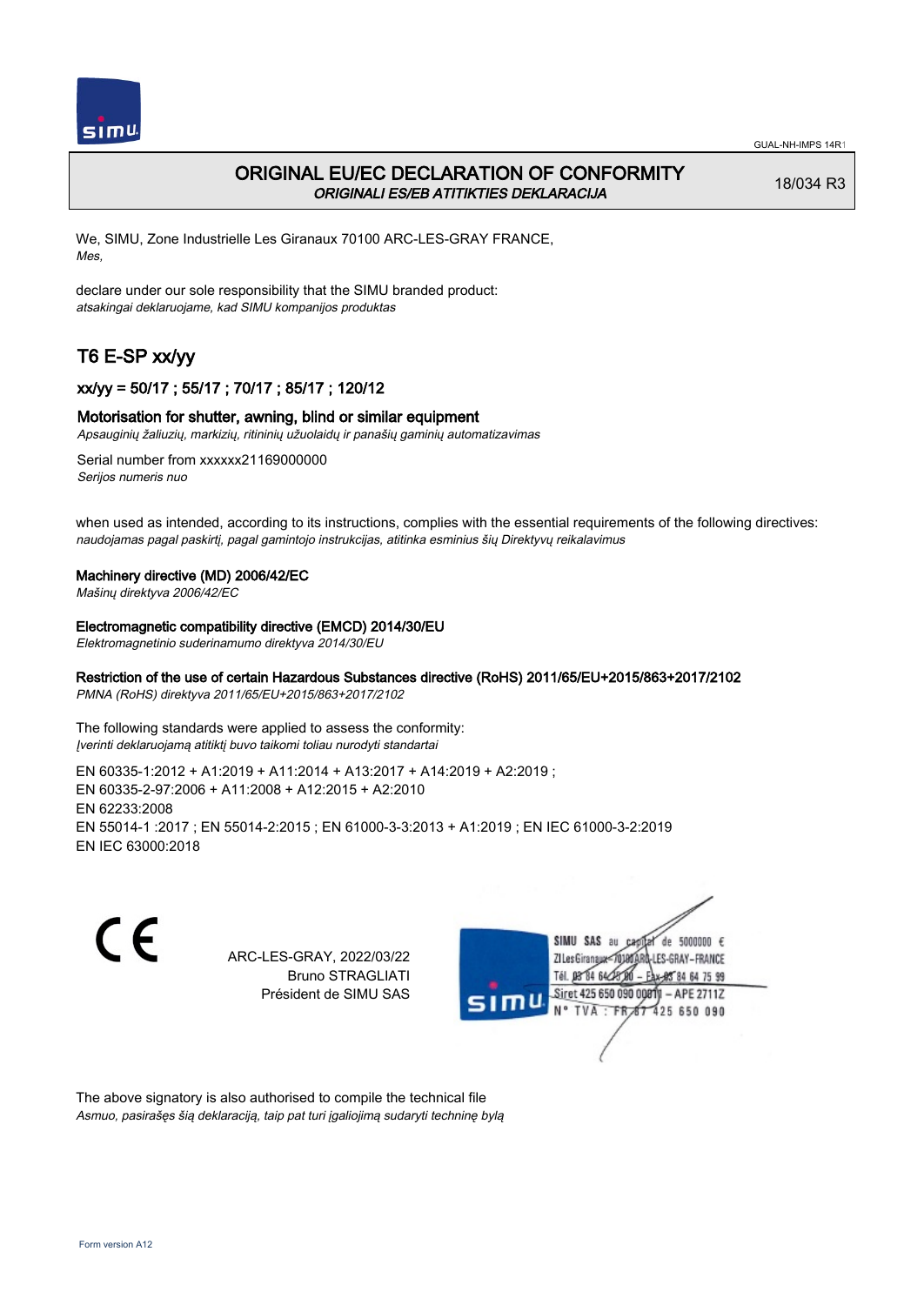

## ORIGINAL EU/EC DECLARATION OF CONFORMITY ES/EK ATBILSTĪBAS DEKLARĀCIJA

18/034 R3

We, SIMU, Zone Industrielle Les Giranaux 70100 ARC-LES-GRAY FRANCE, Mēs,

declare under our sole responsibility that the SIMU branded product: ar pilnu atbildību, apliecinām, ka SIMU zīmola produkti,

# T6 E-SP xx/yy

## xx/yy = 50/17 ; 55/17 ; 70/17 ; 85/17 ; 120/12

#### Motorisation for shutter, awning, blind or similar equipment

Aizsargžalūziju, žalūziju, markīžu, aizkaru un līdzīgu gala produktu motorizēšana

Serial number from xxxxxx21169000000 sērijas numurs no

when used as intended, according to its instructions, complies with the essential requirements of the following directives: ja tie tiek lietoti saskaņā ar norādījumiem, atbilst šo direktīvu pamatprasībām

#### Machinery directive (MD) 2006/42/EC

Mašīnu Direktīva 2006/42/EC

Electromagnetic compatibility directive (EMCD) 2014/30/EU

Elektromagnētiskās Savietojamības Direktīva 2014/30/EU

#### Restriction of the use of certain Hazardous Substances directive (RoHS) 2011/65/EU+2015/863+2017/2102

RoHs Direktīva par dažādu bīstamu vielu izmantošanas ierobežošanu elektriskās un elektroniskās iekārtās 2011/65/EU+2015/863+2017/2102

The following standards were applied to assess the conformity: Atbilstības deklarācijas novērtēšanai tiek pielietoti sekojoši standarti

EN 60335‑1:2012 + A1:2019 + A11:2014 + A13:2017 + A14:2019 + A2:2019 ; EN 60335‑2‑97:2006 + A11:2008 + A12:2015 + A2:2010 EN 62233:2008 EN 55014‑1 :2017 ; EN 55014‑2:2015 ; EN 61000‑3‑3:2013 + A1:2019 ; EN IEC 61000‑3‑2:2019 EN IEC 63000:2018

CE

ARC-LES-GRAY, 2022/03/22 Bruno STRAGLIATI Président de SIMU SAS



The above signatory is also authorised to compile the technical file Iepriekš minētā persona ir pilnvarota sastādīt tehnisko dokumentāciju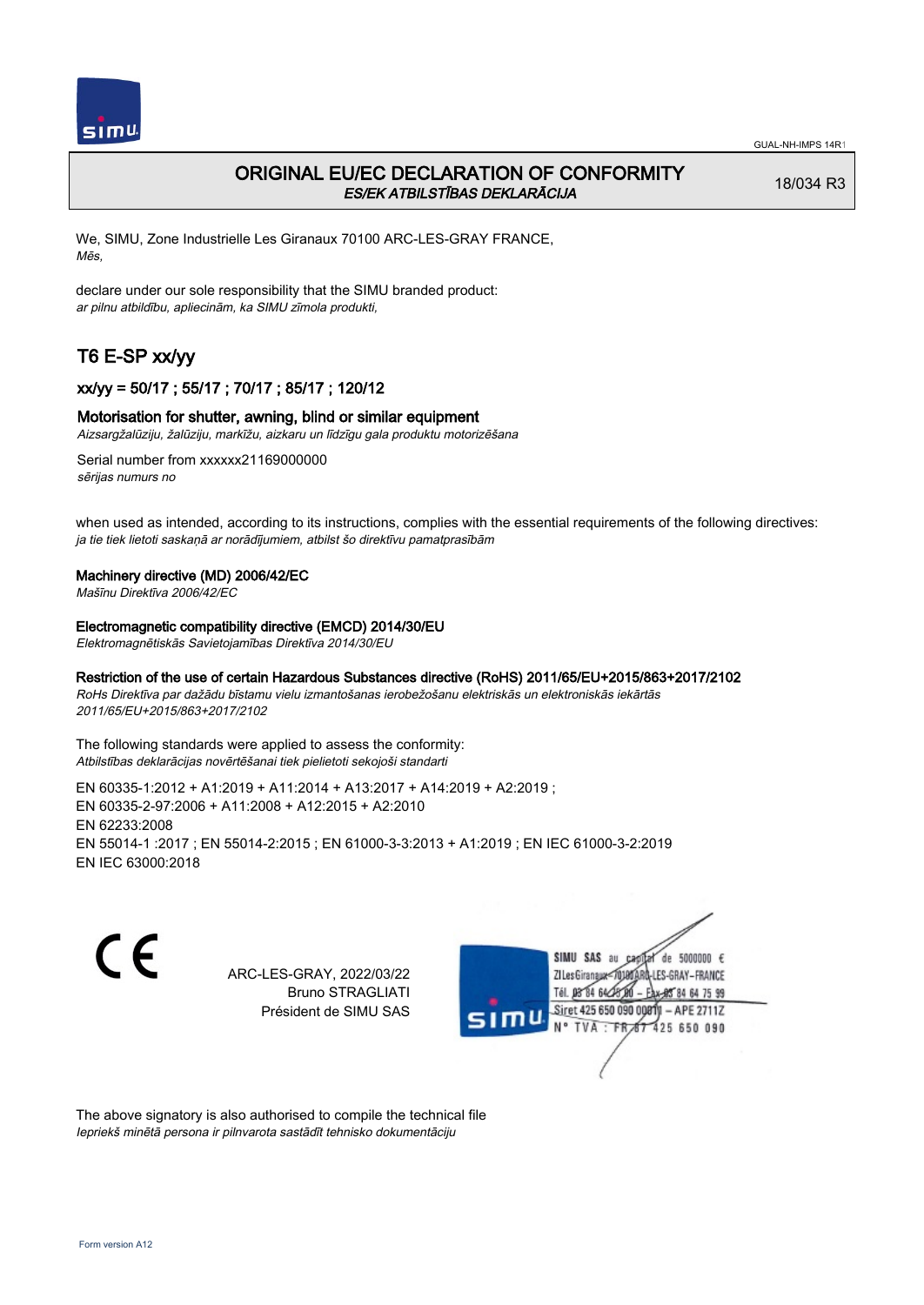

## ORIGINAL EU/EC DECLARATION OF CONFORMITY OORSPRONKELIJKE EU/EG-CONFORMITEITSVERKLARING

18/034 R3

We, SIMU, Zone Industrielle Les Giranaux 70100 ARC-LES-GRAY FRANCE, Wij,

declare under our sole responsibility that the SIMU branded product: verklaren op eigen verantwoordelijkheid dat het produkt van het SIMU

# T6 E-SP xx/yy

## xx/yy = 50/17 ; 55/17 ; 70/17 ; 85/17 ; 120/12

#### Motorisation for shutter, awning, blind or similar equipment

Motorisatie voor rolluiken, zonwering, screens of gelijkaardige toepassingen

Serial number from xxxxxx21169000000 Serienummer van

when used as intended, according to its instructions, complies with the essential requirements of the following directives: wanneer gebruikt voor de juiste toepassing voldoet aan de essentiële eisen van de volgende richtlijnen

#### Machinery directive (MD) 2006/42/EC

Machinerichtlijn 2006/42/EC

Electromagnetic compatibility directive (EMCD) 2014/30/EU

Richtlijn elektromagnetische compatibiliteit 2014/30/EU

#### Restriction of the use of certain Hazardous Substances directive (RoHS) 2011/65/EU+2015/863+2017/2102

RoHS Richtlijn 2011/65/EU+2015/863+2017/2102

The following standards were applied to assess the conformity: De volgende referentiestandaarden worden toegepast om de overeenstemming te evalueren

EN 60335‑1:2012 + A1:2019 + A11:2014 + A13:2017 + A14:2019 + A2:2019 ; EN 60335‑2‑97:2006 + A11:2008 + A12:2015 + A2:2010 EN 62233:2008 EN 55014‑1 :2017 ; EN 55014‑2:2015 ; EN 61000‑3‑3:2013 + A1:2019 ; EN IEC 61000‑3‑2:2019 EN IEC 63000:2018

C E

ARC-LES-GRAY, 2022/03/22 Bruno STRAGLIATI Président de SIMU SAS



The above signatory is also authorised to compile the technical file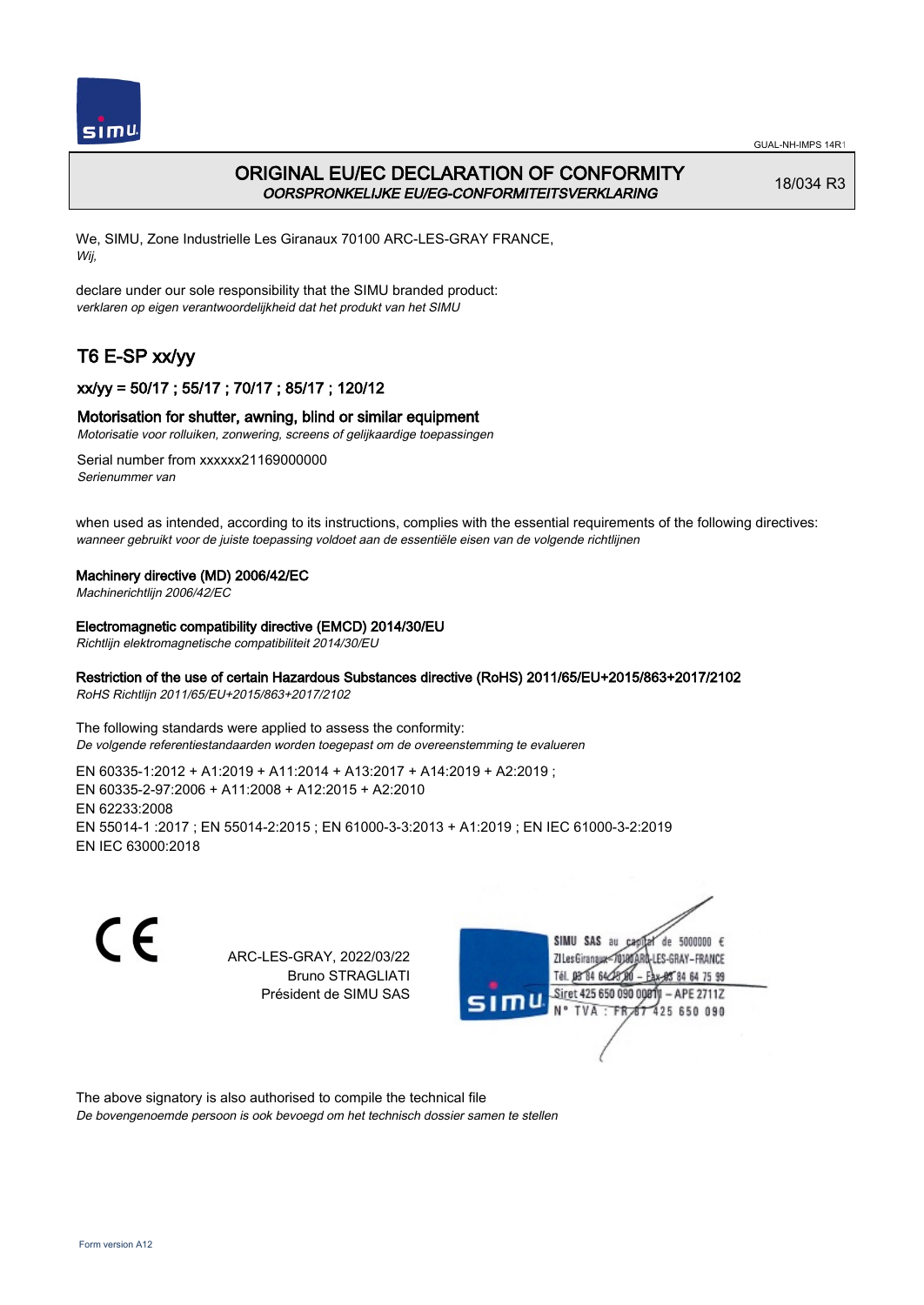

## ORIGINAL EU/EC DECLARATION OF CONFORMITY ORIGINAL EU / CE - ERKLÆRING

18/034 R3

We, SIMU, Zone Industrielle Les Giranaux 70100 ARC-LES-GRAY FRANCE, Vi,

declare under our sole responsibility that the SIMU branded product: erklærer under vårt eneansvar at SIMU merket produkt

# T6 E-SP xx/yy

## xx/yy = 50/17 ; 55/17 ; 70/17 ; 85/17 ; 120/12

#### Motorisation for shutter, awning, blind or similar equipment

Motorisering for marksier, screens, persienner eller lignende utstyr

Serial number from xxxxxx21169000000 Serienummer fra

when used as intended, according to its instructions, complies with the essential requirements of the following directives: når de brukes som forutsatt, i henhold til sin instruks, i samsvar med de grunnlegende kravene i følgende direktiver

#### Machinery directive (MD) 2006/42/EC

Maskindirektivet 2006/42/EC

#### Electromagnetic compatibility directive (EMCD) 2014/30/EU

EMC-dirketivet 2014/30/EU

### Restriction of the use of certain Hazardous Substances directive (RoHS) 2011/65/EU+2015/863+2017/2102

RoHS-direktivet 2011/65/EU+2015/863+2017/2102

The following standards were applied to assess the conformity: Følgende referansestandarder ble brukt for å vurdere samsvar

EN 60335‑1:2012 + A1:2019 + A11:2014 + A13:2017 + A14:2019 + A2:2019 ; EN 60335‑2‑97:2006 + A11:2008 + A12:2015 + A2:2010 EN 62233:2008 EN 55014‑1 :2017 ; EN 55014‑2:2015 ; EN 61000‑3‑3:2013 + A1:2019 ; EN IEC 61000‑3‑2:2019 EN IEC 63000:2018

C E

ARC-LES-GRAY, 2022/03/22 Bruno STRAGLIATI Président de SIMU SAS



The above signatory is also authorised to compile the technical file Ovennevnte underskrevet fullmakt til å utarbeide den tekniske dokumentasjonen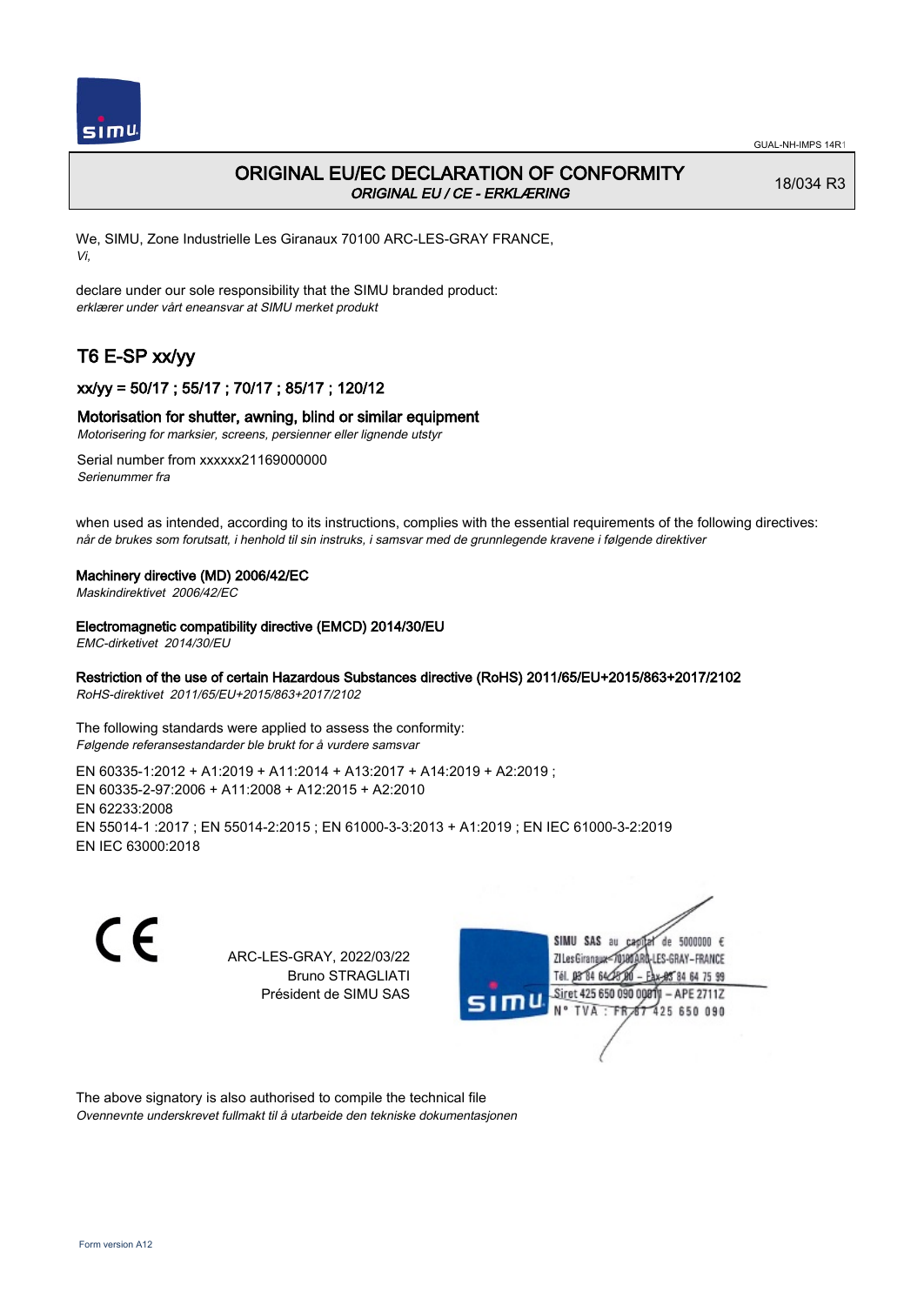

## ORIGINAL EU/EC DECLARATION OF CONFORMITY ORYGINALNA DEKLARACJA ZGODNOŚCI UE/WE

18/034 R3

We, SIMU, Zone Industrielle Les Giranaux 70100 ARC-LES-GRAY FRANCE, My,

declare under our sole responsibility that the SIMU branded product: deklarujemy z pełną odpowiedzialnością, że produkt oznaczony marką SIMU

# T6 E-SP xx/yy

## xx/yy = 50/17 ; 55/17 ; 70/17 ; 85/17 ; 120/12

#### Motorisation for shutter, awning, blind or similar equipment

Wyposażenie w napęd rolety, markizy, osłony przeciwsłonecznej lub podobnego urządzenia

Serial number from xxxxxx21169000000 z numerem seryjnym od

when used as intended, according to its instructions, complies with the essential requirements of the following directives: gdy jest używany zgodnie z przeznaczeniem i instrukcjami, spełnia podstawowe wymagania następujących Dyrektyw

#### Machinery directive (MD) 2006/42/EC

Dyrektywa maszynowa 2006/42/EC

#### Electromagnetic compatibility directive (EMCD) 2014/30/EU

Dyrektywa kompatybilności elektromagnetycznej 2014/30/EU

## Restriction of the use of certain Hazardous Substances directive (RoHS) 2011/65/EU+2015/863+2017/2102

Dyrektywa RoHS 2011/65/EU+2015/863+2017/2102

The following standards were applied to assess the conformity: Do oceny zgodności zostały zastosowane następujące normy

EN 60335‑1:2012 + A1:2019 + A11:2014 + A13:2017 + A14:2019 + A2:2019 ; EN 60335‑2‑97:2006 + A11:2008 + A12:2015 + A2:2010 EN 62233:2008 EN 55014‑1 :2017 ; EN 55014‑2:2015 ; EN 61000‑3‑3:2013 + A1:2019 ; EN IEC 61000‑3‑2:2019 EN IEC 63000:2018

C E

ARC-LES-GRAY, 2022/03/22 Bruno STRAGLIATI Président de SIMU SAS



The above signatory is also authorised to compile the technical file

Osoba wskazana powyżej jest również upoważniony do przygotowania dokumentacji technicznej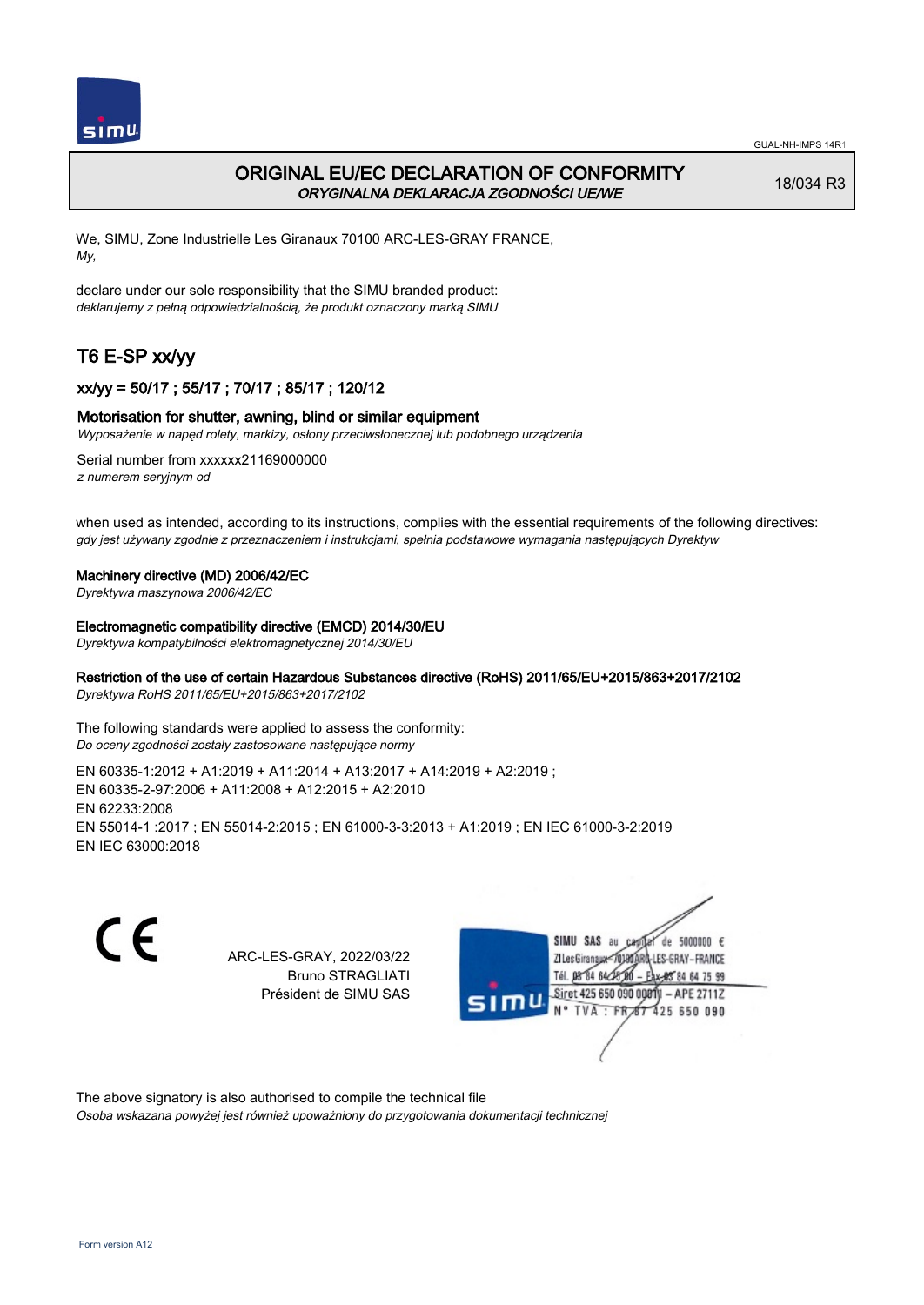



## ORIGINAL EU/EC DECLARATION OF CONFORMITY DECLARAÇÃO UE/CE DE CONFORMIDADE ORIGINAL

18/034 R3

We, SIMU, Zone Industrielle Les Giranaux 70100 ARC-LES-GRAY FRANCE, Nós,

declare under our sole responsibility that the SIMU branded product: declaramos sob nossa única responsabilidade que o dispositivo marca SIMU

# T6 E-SP xx/yy

## xx/yy = 50/17 ; 55/17 ; 70/17 ; 85/17 ; 120/12

### Motorisation for shutter, awning, blind or similar equipment

Motorização para toldo, persiana, estore, cortina ou equipamento parecido

Serial number from xxxxxx21169000000 Número de série desde

when used as intended, according to its instructions, complies with the essential requirements of the following directives: Quando utilizado de acordo com sua a aplicação, segundo as suas instruções, cumpre os requisitos essenciais das seguintes diretivas

#### Machinery directive (MD) 2006/42/EC

Diretiva Máquinas 2006/42/EC

Electromagnetic compatibility directive (EMCD) 2014/30/EU

Diretiva compatibilidade electromagnética 2014/30/EU

#### Restriction of the use of certain Hazardous Substances directive (RoHS) 2011/65/EU+2015/863+2017/2102

Diretiva RoHS 2011/65/EU+2015/863+2017/2102

The following standards were applied to assess the conformity: As normas de referência apresentadas em seguida foram aplicadas para avaliar a conformidade

EN 60335‑1:2012 + A1:2019 + A11:2014 + A13:2017 + A14:2019 + A2:2019 ; EN 60335‑2‑97:2006 + A11:2008 + A12:2015 + A2:2010 EN 62233:2008 EN 55014‑1 :2017 ; EN 55014‑2:2015 ; EN 61000‑3‑3:2013 + A1:2019 ; EN IEC 61000‑3‑2:2019 EN IEC 63000:2018

C E

ARC-LES-GRAY, 2022/03/22 Bruno STRAGLIATI Président de SIMU SAS



The above signatory is also authorised to compile the technical file

A pessoa nomeada acima também está autorizada a compilar o processo técnico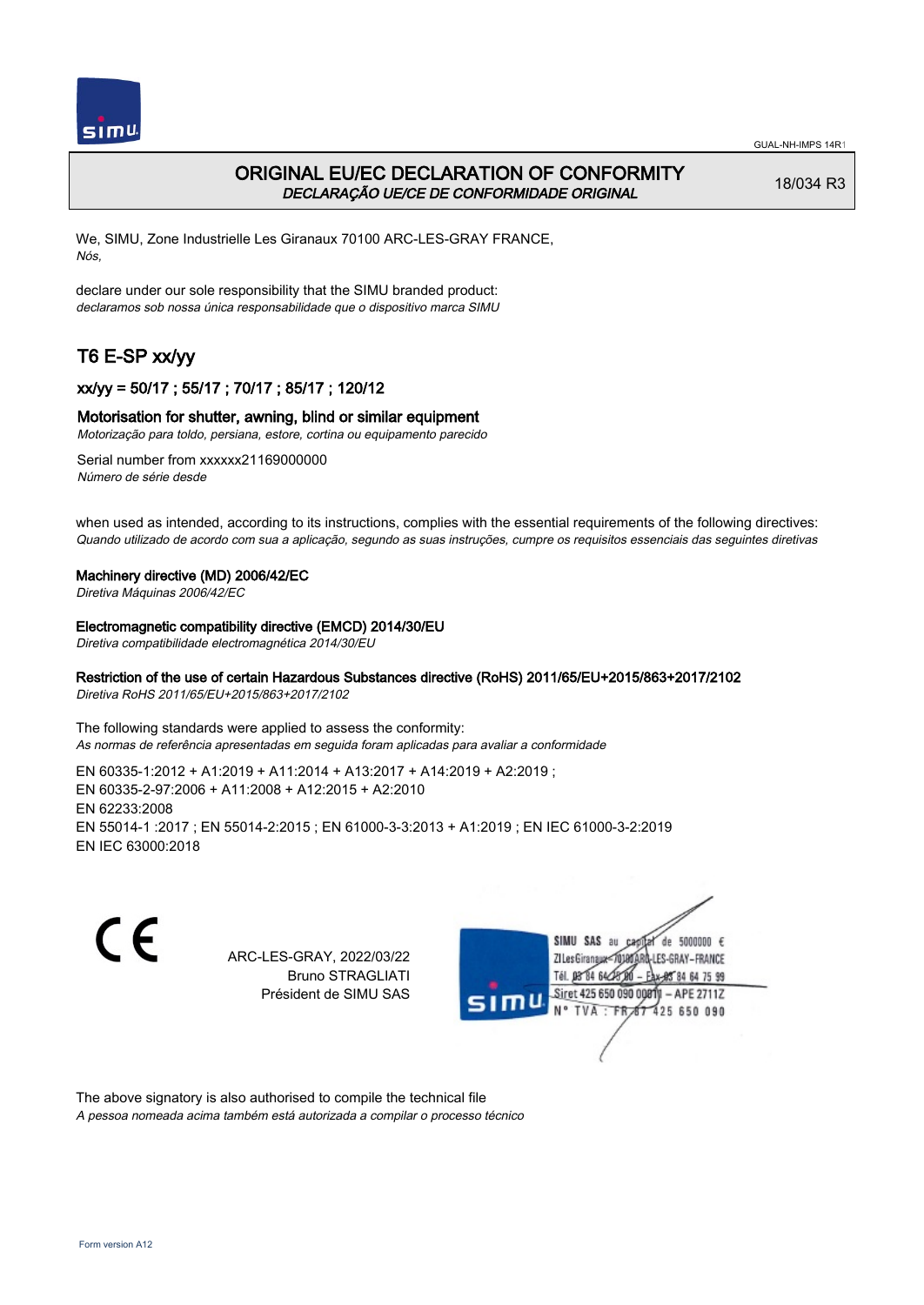



## ORIGINAL EU/EC DECLARATION OF CONFORMITY ORIGINAL EU/EC DECLARAIE DE CONFORMITATE

18/034 R3

We, SIMU, Zone Industrielle Les Giranaux 70100 ARC-LES-GRAY FRANCE, Noi,

declare under our sole responsibility that the SIMU branded product: declarăm pe propria răspundere că produsele marca SIMU

# T6 E-SP xx/yy

## xx/yy = 50/17 ; 55/17 ; 70/17 ; 85/17 ; 120/12

#### Motorisation for shutter, awning, blind or similar equipment

Motorizări pentru rulou, marchiză, perdea sau echipament similar

Serial number from xxxxxx21169000000 Numărul de serie din

when used as intended, according to its instructions, complies with the essential requirements of the following directives: utilizate conform destinaiei lor, aa cum este descris în manualul de utilizare, sunt în conformitate cu cerinele eseniale ale următoarelor directive

### Machinery directive (MD) 2006/42/EC

Directiva privind echipamentele tehnice 2006/42/EC

#### Electromagnetic compatibility directive (EMCD) 2014/30/EU

Directiva privind compatibilitatea electromagnetică 2014/30/EU

#### Restriction of the use of certain Hazardous Substances directive (RoHS) 2011/65/EU+2015/863+2017/2102

Directiva RoHS 2011/65/EU+2015/863+2017/2102

The following standards were applied to assess the conformity: Următoarele standarde de referină au fost aplicate pentru respectarea conformităii

EN 60335‑1:2012 + A1:2019 + A11:2014 + A13:2017 + A14:2019 + A2:2019 ; EN 60335‑2‑97:2006 + A11:2008 + A12:2015 + A2:2010 EN 62233:2008 EN 55014‑1 :2017 ; EN 55014‑2:2015 ; EN 61000‑3‑3:2013 + A1:2019 ; EN IEC 61000‑3‑2:2019 EN IEC 63000:2018

CE

ARC-LES-GRAY, 2022/03/22 Bruno STRAGLIATI Président de SIMU SAS



The above signatory is also authorised to compile the technical file

Semnatarul de mai sus este, de asemenea, autorizat să întocmească dosarul tehnic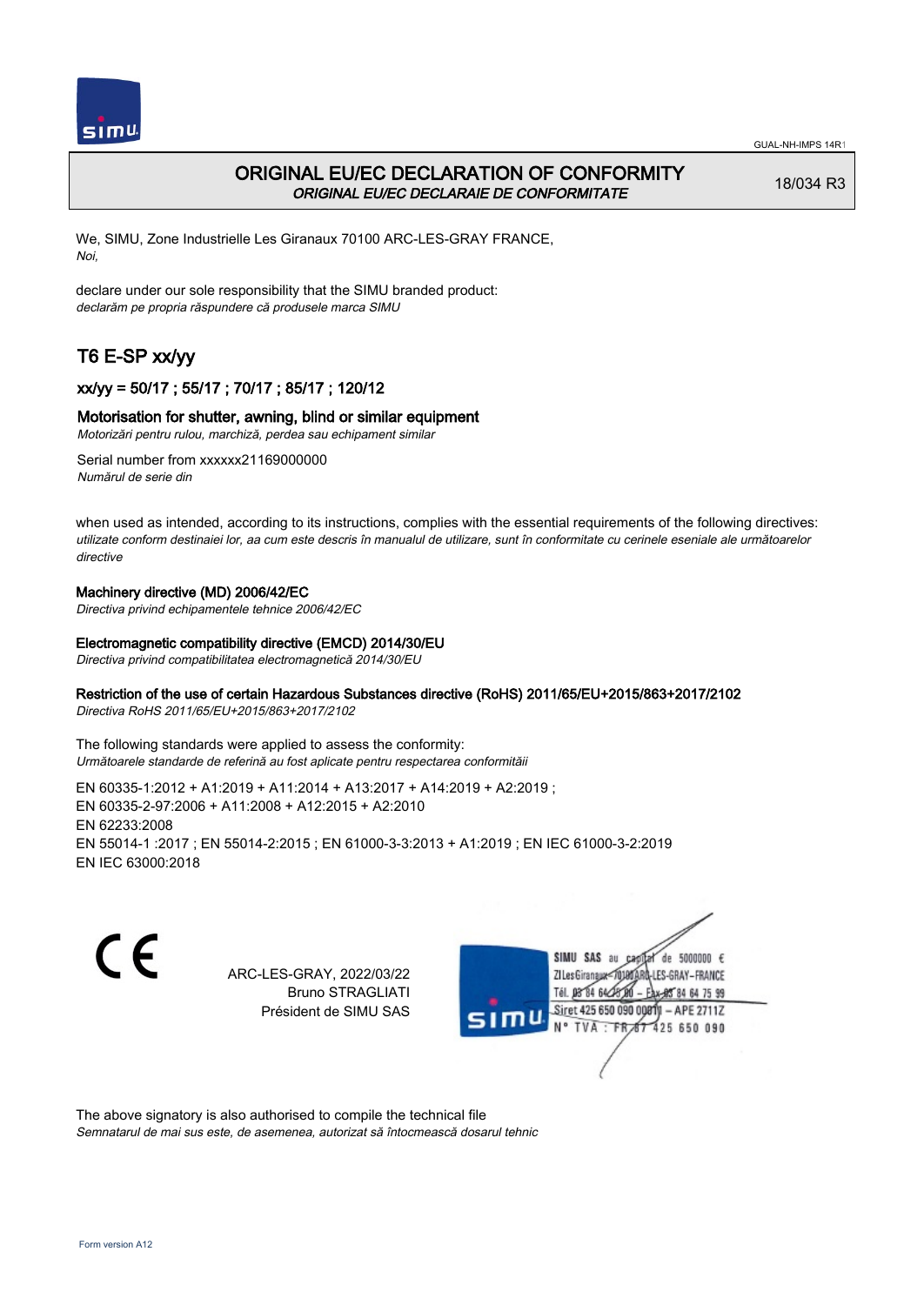

## ORIGINAL EU/EC DECLARATION OF CONFORMITY ORIGINAL EU/EG-FÖRSÄKRAN OM ÖVERENSSTÄMMELSE

18/034 R3

We, SIMU, Zone Industrielle Les Giranaux 70100 ARC-LES-GRAY FRANCE, Vi,

declare under our sole responsibility that the SIMU branded product: försäkrar på eget ansvar att produkten av varumärket SIMU

# T6 E-SP xx/yy

## xx/yy = 50/17 ; 55/17 ; 70/17 ; 85/17 ; 120/12

#### Motorisation for shutter, awning, blind or similar equipment

Motorisering för jalusi, markis, rullgardin eller liknande produkter

Serial number from xxxxxx21169000000 Serienumret från

when used as intended, according to its instructions, complies with the essential requirements of the following directives: uppfyller de grundläggande kraven i följande direktiv när den används på det sätt som avses, i enlighet med bruksanvisningen

#### Machinery directive (MD) 2006/42/EC

Maskindirektivet 2006/42/EC

#### Electromagnetic compatibility directive (EMCD) 2014/30/EU

EMC-direktivet 2014/30/EU

#### Restriction of the use of certain Hazardous Substances directive (RoHS) 2011/65/EU+2015/863+2017/2102

RoHS-direktivet 2011/65/EU+2015/863+2017/2102

The following standards were applied to assess the conformity: Följande referensnormer har tillämpats för att göra en bedömning av överensstämmelsen

EN 60335‑1:2012 + A1:2019 + A11:2014 + A13:2017 + A14:2019 + A2:2019 ; EN 60335‑2‑97:2006 + A11:2008 + A12:2015 + A2:2010 EN 62233:2008 EN 55014‑1 :2017 ; EN 55014‑2:2015 ; EN 61000‑3‑3:2013 + A1:2019 ; EN IEC 61000‑3‑2:2019 EN IEC 63000:2018

C E

ARC-LES-GRAY, 2022/03/22 Bruno STRAGLIATI Président de SIMU SAS



The above signatory is also authorised to compile the technical file

Den person som anges ovan är också behörig att ställa samman den tekniska dokumentationen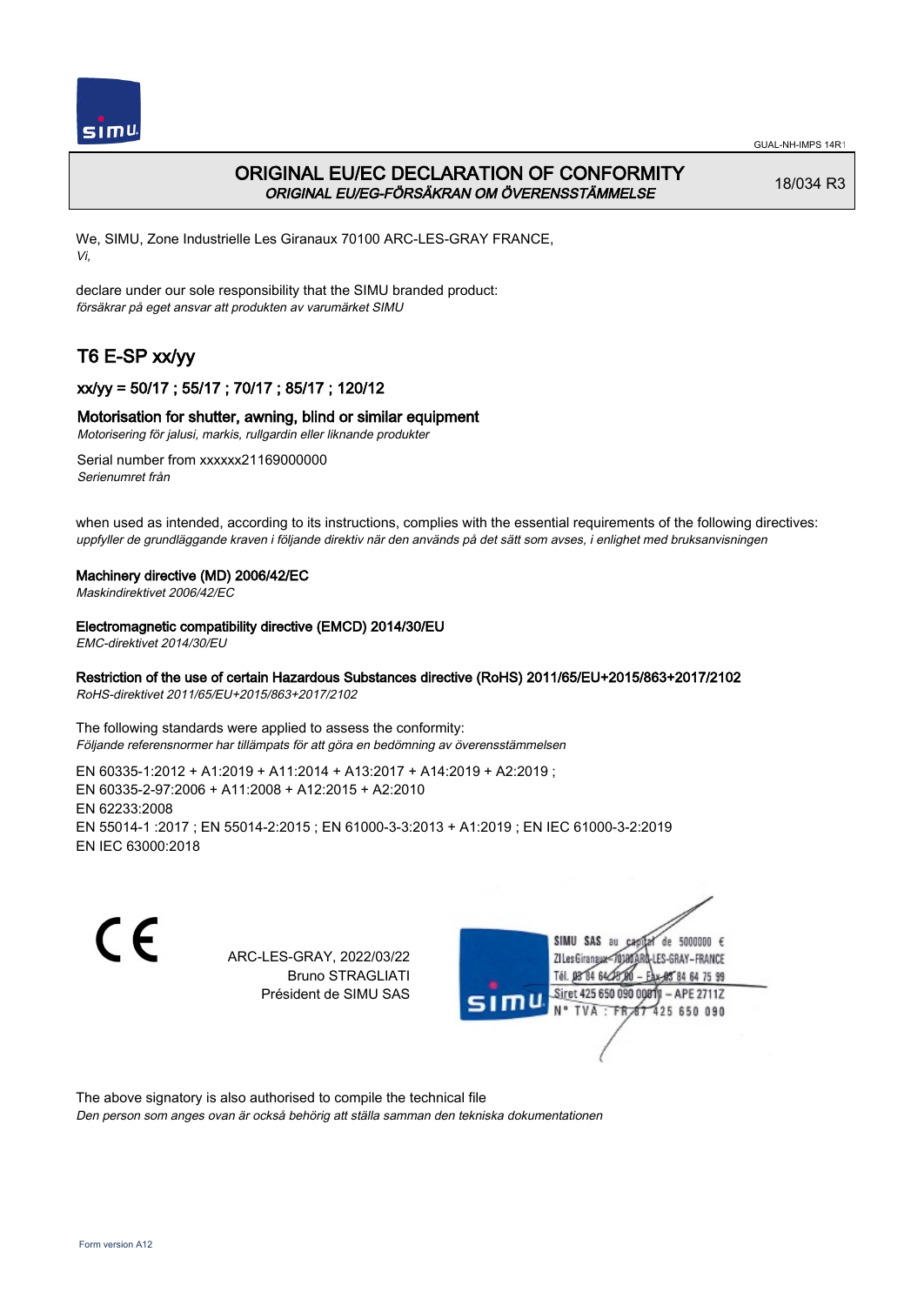

## ORIGINAL EU/EC DECLARATION OF CONFORMITY ORIGINÁLNE VYHLÁSENIE EU/ES O ZHODE

18/034 R3

We, SIMU, Zone Industrielle Les Giranaux 70100 ARC-LES-GRAY FRANCE, My,

declare under our sole responsibility that the SIMU branded product: vyhlasujeme na svoju výlučnú zodpovednosť, že výrobok značky SIMU

# T6 E-SP xx/yy

## xx/yy = 50/17 ; 55/17 ; 70/17 ; 85/17 ; 120/12

#### Motorisation for shutter, awning, blind or similar equipment

Pohon pre rolety, markízy, clony alebo podobné zariadenia

Serial number from xxxxxx21169000000 Seriové číslo od

when used as intended, according to its instructions, complies with the essential requirements of the following directives: ak je používaný v súlade s účelom použitia a s návodom, spĺňa základné požiadavky týchto smerníc

#### Machinery directive (MD) 2006/42/EC

Smernica o strojových zariadeniach 2006/42/EC

#### Electromagnetic compatibility directive (EMCD) 2014/30/EU

Smernica o elektromagnetickej kompatibilite 2014/30/EU

#### Restriction of the use of certain Hazardous Substances directive (RoHS) 2011/65/EU+2015/863+2017/2102

Smernica o obmedzení používania určitých nebezpečných látok v elektrických a elektronických zariadeniach 2011/65/EU+2015/863+2017/2102

The following standards were applied to assess the conformity: Pre posúdenie zhody boli použité následujúce normy

EN 60335‑1:2012 + A1:2019 + A11:2014 + A13:2017 + A14:2019 + A2:2019 ; EN 60335‑2‑97:2006 + A11:2008 + A12:2015 + A2:2010 EN 62233:2008 EN 55014‑1 :2017 ; EN 55014‑2:2015 ; EN 61000‑3‑3:2013 + A1:2019 ; EN IEC 61000‑3‑2:2019 EN IEC 63000:2018

CE

ARC-LES-GRAY, 2022/03/22 Bruno STRAGLIATI Président de SIMU SAS



The above signatory is also authorised to compile the technical file

uvedená osoba je tiež osoba zodpovedná za vypracovanie technickej dokumentácie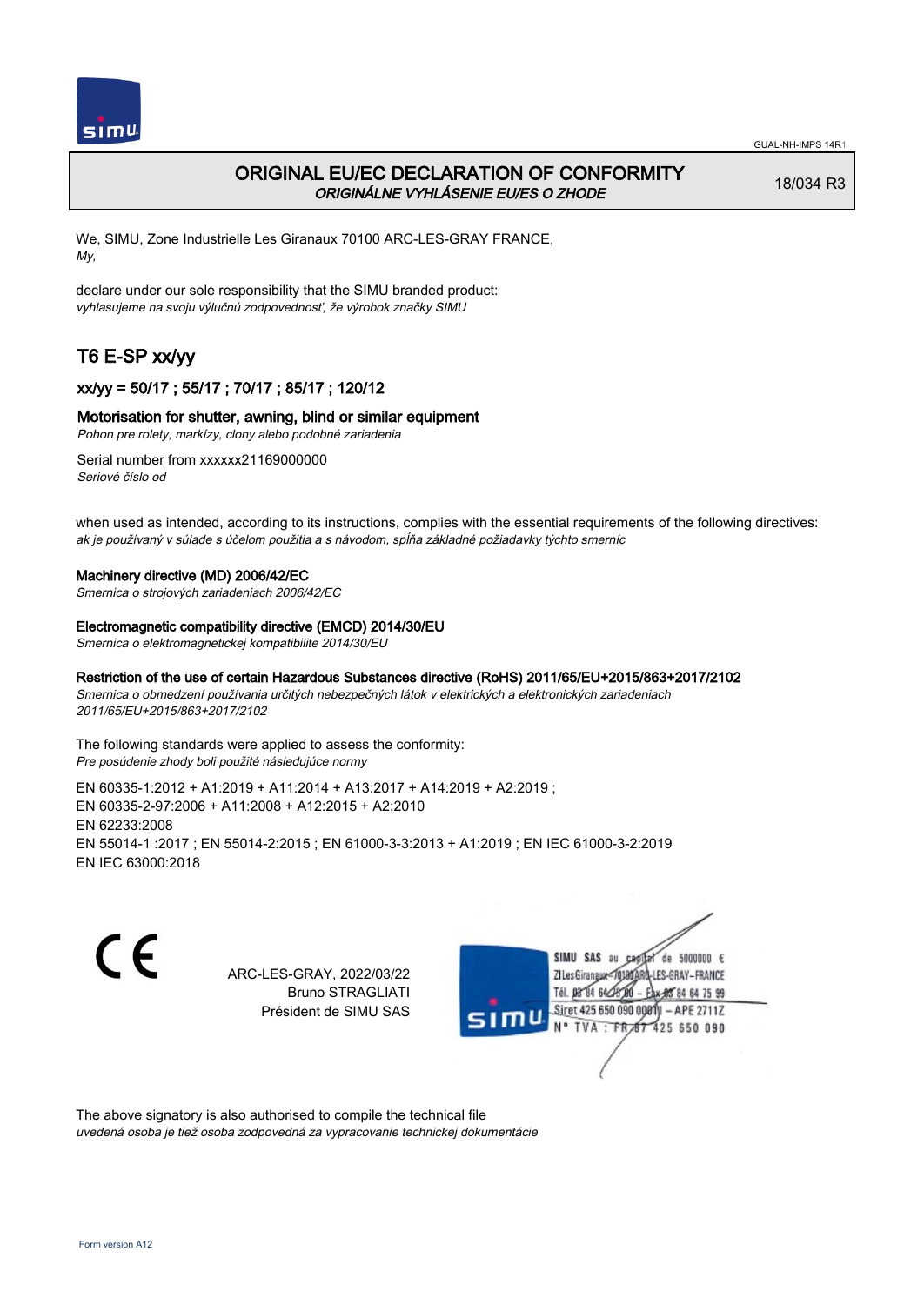

## ORIGINAL EU/EC DECLARATION OF CONFORMITY IZJAVA O SKLADNOSTI / IZJAVA O LASTNOSTIH

18/034 R3

We, SIMU, Zone Industrielle Les Giranaux 70100 ARC-LES-GRAY FRANCE, Mi,

declare under our sole responsibility that the SIMU branded product: S polno odgovornostjo izjavljamo, da izdelki blagovne znamke SIMU

# T6 E-SP xx/yy

## xx/yy = 50/17 ; 55/17 ; 70/17 ; 85/17 ; 120/12

### Motorisation for shutter, awning, blind or similar equipment

Motorizacija rolet, žaluzij, senčnikov in podobne opreme

Serial number from xxxxxx21169000000 'Serijska številka

when used as intended, according to its instructions, complies with the essential requirements of the following directives: ko se uporabljajo v skladu z namembnostjo in navodili, ustrezajo bistvenim zahtevam naslednjih direktiv

#### Machinery directive (MD) 2006/42/EC

Direktiva o strojih 2006/42/EC

#### Electromagnetic compatibility directive (EMCD) 2014/30/EU

Direktiva o elektromagnetni združljivosti 2014/30/EU

## Restriction of the use of certain Hazardous Substances directive (RoHS) 2011/65/EU+2015/863+2017/2102

Direktiva RoHS 2011/65/EU+2015/863+2017/2102

The following standards were applied to assess the conformity: Za preverjanje skladnosti so bili uporabljeni naslednji standardi

EN 60335‑1:2012 + A1:2019 + A11:2014 + A13:2017 + A14:2019 + A2:2019 ; EN 60335‑2‑97:2006 + A11:2008 + A12:2015 + A2:2010 EN 62233:2008 EN 55014‑1 :2017 ; EN 55014‑2:2015 ; EN 61000‑3‑3:2013 + A1:2019 ; EN IEC 61000‑3‑2:2019 EN IEC 63000:2018

C E

ARC-LES-GRAY, 2022/03/22 Bruno STRAGLIATI Président de SIMU SAS



The above signatory is also authorised to compile the technical file Podpisnik, naveden zgoraj, je pooblaščen tudi za pripravo tehnične dokumentacije